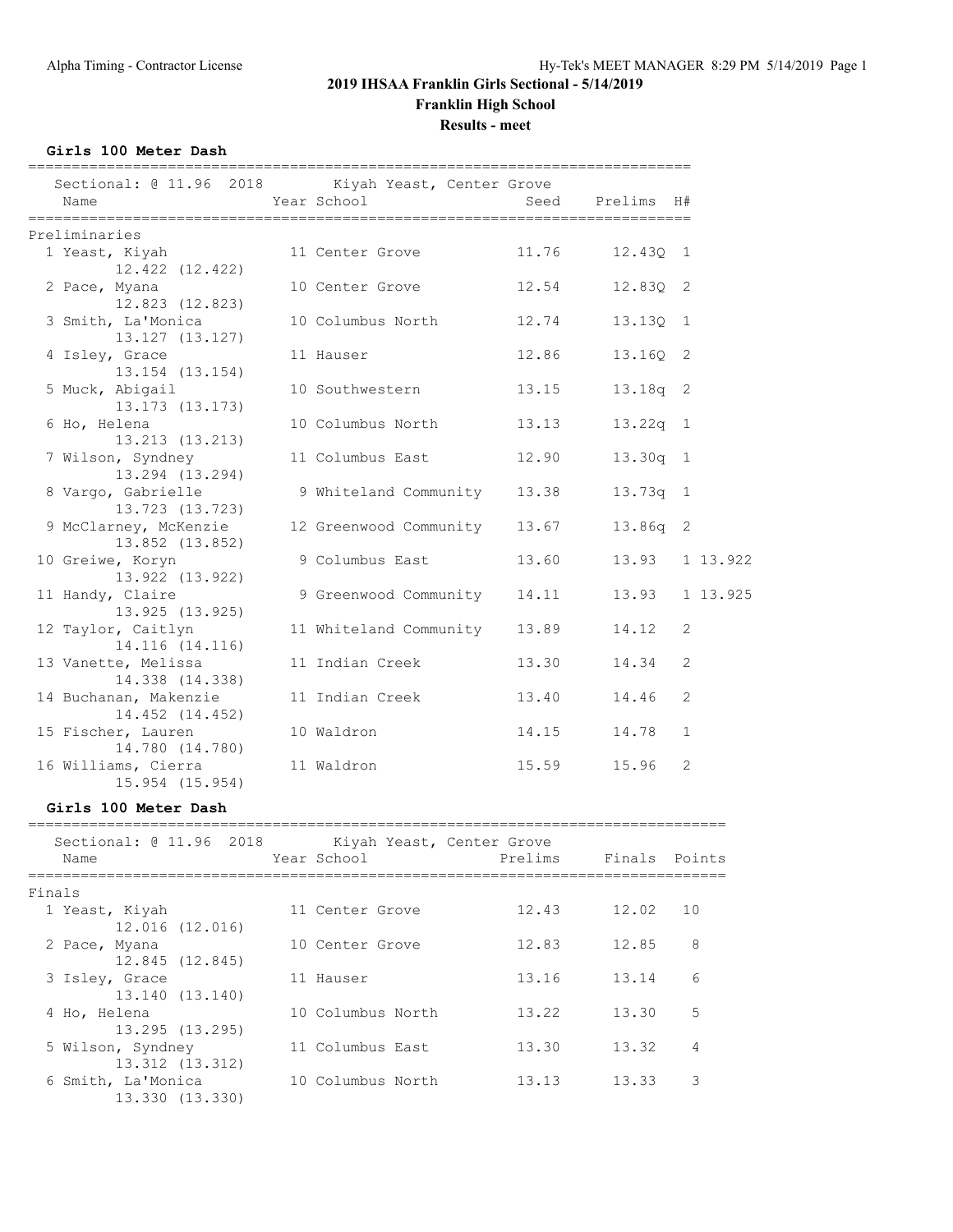**Franklin High School**

**Results - meet**

| Girls 100 Meter Dash                     |                              |       |         |  |
|------------------------------------------|------------------------------|-------|---------|--|
| 7 Vargo, Gabrielle<br>13.511 (13.511)    | 9 Whiteland Community 13.73  |       | 13.52   |  |
| 8 McClarney, McKenzie<br>13.622 (13.622) | 12 Greenwood Community 13.86 |       | 13.63 1 |  |
| -- Muck, Abigail                         | 10 Southwestern              | 13.18 | DNF     |  |

### **Girls 200 Meter Dash**

============================================================================ Sectional: @ 25.19 2018 Kiyah Yeast, Center Grove

| Name                                     | Year School                  | Seed  | Prelims         | H#             |  |
|------------------------------------------|------------------------------|-------|-----------------|----------------|--|
| Preliminaries                            |                              |       |                 |                |  |
| 1 Yeast, Kiyah<br>26.546 (26.546)        | 11 Center Grove              | 24.23 | $26.55Q$ 1      |                |  |
| 2 Lawson, Kylah<br>26.747 (26.747)       | 9 Columbus North             | 26.54 | 26.75Q          | 3              |  |
| 3 Allen, Gabrielle<br>27.724 (27.724)    | 10 Whiteland Community 26.02 |       | 27.73Q          | 2              |  |
| 4 Pace, Myana<br>26.766 (26.766)         | 10 Center Grove              | 26.06 | $26.77Q$ 3      |                |  |
| 5 Smith, La'Monica<br>27.399 (27.399)    | 10 Columbus North            | 26.99 | 27.400          | 1 27.399       |  |
| 6 Kelsay, Cameron<br>27.875 (27.875)     | 10 Franklin Community        | 26.77 | 27.880          | 2              |  |
| 7 Muck, Abigail<br>27.396 (27.396)       | 10 Southwestern              | 27.53 | 27.40q 3 27.396 |                |  |
| 8 Wilson, Syndney<br>27.766 (27.766)     | 11 Columbus East             | 26.90 | $27.77q$ 1      |                |  |
| 9 Accinelli, Serena<br>27.916 (27.916)   | 10 Whiteland Community       | 28.98 | 27.92q          | $\overline{1}$ |  |
| 10 Hagan, Elizabeth<br>28.030 (28.030)   | 12 Columbus East             | 27.50 | 28.03           | 2              |  |
| 11 Nicoloff, Olivia<br>28.193 (28.193)   | 9 Franklin Community         | 28.06 | 28.20           | 3              |  |
| 12 Handy, Claire<br>29.713 (29.713)      | 9 Greenwood Community        | 30.32 | 29.72           | 3              |  |
| 13 Buchanan, Makenzie<br>30.109 (30.109) | 11 Indian Creek              | 29.20 | 30.11           | 3              |  |
| 14 Vanette, Melissa<br>30.275 (30.275)   | 11 Indian Creek              | 29.30 | 30.28           | 2              |  |
| 15 Brawley, Olivia<br>30.988 (30.988)    | 10 Greenwood Community 31.62 |       | 30.99           | $\mathbf{1}$   |  |
| 16 Fischer, Lauren<br>31.002 (31.002)    | 10 Waldron                   | 31.14 | 31.01           | 2              |  |
| 17 Carlson, Kirsten<br>31.549 (31.549)   | 9 Greenwood Ch               | 32.50 | 31.55           | $\mathbf{1}$   |  |
| 18 Buesing, Franka<br>34.700 (34.700)    | 11 Waldron                   | 35.09 | 34.70           | $\mathbf{1}$   |  |
| 19 Witte, Ashtyn<br>37.080 (37.080)      | 10 Greenwood Ch              | 38.50 | 37.08           | 2              |  |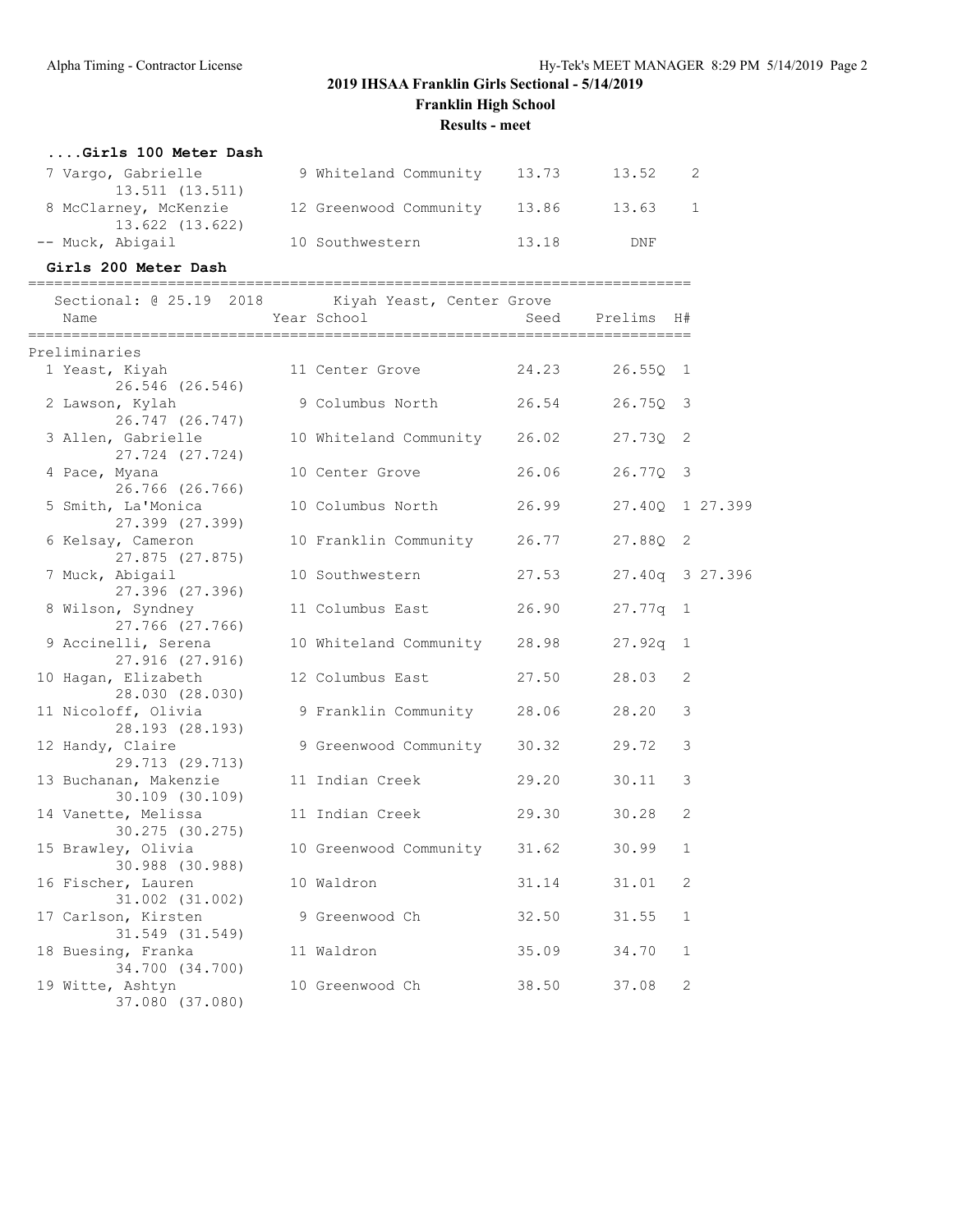### **2019 IHSAA Franklin Girls Sectional - 5/14/2019 Franklin High School Results - meet**

**Girls 200 Meter Dash**

| Sectional: @ 25.19 2018 Kiyah Yeast, Center Grove<br>Name | Year School            | Prelims Finals Points |        |                |
|-----------------------------------------------------------|------------------------|-----------------------|--------|----------------|
| Finals                                                    |                        |                       |        |                |
| 1 Yeast, Kiyah<br>25.082 (25.082)                         | 11 Center Grove        | 26.55                 | 25.090 | 10             |
| 2 Pace, Myana<br>26.687 (26.687)                          | 10 Center Grove        | 26.77                 | 26.69  | 8              |
| 3 Allen, Gabrielle<br>26.866 (26.866)                     | 10 Whiteland Community | 27.73                 | 26.87  | 6              |
| 4 Kelsay, Cameron<br>26.911 (26.911)                      | 10 Franklin Community  | 27.88                 | 26.92  | 5              |
| 5 Lawson, Kylah<br>27.218 (27.218)                        | 9 Columbus North       | 26.75                 | 27.22  | $\overline{4}$ |
| 6 Wilson, Syndney<br>28.404 (28.404)                      | 11 Columbus East       | 27.77                 | 28.41  | 3              |
| 7 Smith, La'Monica<br>28.426 (28.426)                     | 10 Columbus North      | 27.40                 | 28.43  | $\overline{2}$ |
| 8 Accinelli, Serena<br>28.532 (28.532)                    | 10 Whiteland Community | 27.92                 | 28.54  |                |

**Girls 400 Meter Dash**

| Sectional: @ 57.66 5/20/2014 Gabby Sims, Columbus Nor |                                |         |                  |                |                |
|-------------------------------------------------------|--------------------------------|---------|------------------|----------------|----------------|
| Name                                                  | Year School                    | Seed    | Finals H# Points |                |                |
| 1 Auger, Margaret<br>$1:01.112$ $(1:01.112)$          | 11 Franklin Community          | 1:02.81 | 1:01.12          | $\overline{2}$ | 10             |
| 2 Henderson, Alyssa<br>$1:01.777$ $(1:01.777)$        | 9 Franklin Community           | 1:02.99 | 1:01.78          | $\overline{2}$ | 8              |
| 3 Kovacs, Alainey<br>$1:03.059$ $(1:03.059)$          | 12 Center Grove                | 1:03.99 | 1:03.06          | $\overline{2}$ | 6              |
| 4 Rawlins, Erin<br>$1:03.663$ $(1:03.663)$            | 10 Columbus North              | 1:03.00 | 1:03.67          | $\overline{2}$ | 5              |
| 5 Racine-Coulibaly, Lauren<br>1:04.117(1:04.117)      | 11 Whiteland Community 1:05.13 |         | 1:04.12          | 2              | 4              |
| 6 Little, Ashlyn<br>$1:04.412$ $(1:04.412)$           | 10 Whiteland Community 1:05.00 |         | 1:04.42          | 2              | 3              |
| 7 Diaz, Yamilex<br>$1:04.901$ $(1:04.901)$            | 12 Columbus East               | 1:04.40 | 1:04.91          | $\overline{2}$ | $\overline{2}$ |
| 8 Camargo, Laura<br>$1:05.202$ $(1:05.202)$           | 10 Center Grove                | 1:05.00 | 1:05.21          | $\overline{2}$ | $\mathbf{1}$   |
| 9 Chambers, Ashley<br>$1:06.830$ $(1:06.830)$         | 10 Hauser                      | 1:06.00 | 1:06.83          | $\mathbf{1}$   |                |
| 10 Lozier, Cheyenne<br>$1:07.259$ $(1:07.259)$        | 9 Waldron                      | 1:08.01 | 1:07.26          | $\mathbf{1}$   |                |
| 11 Sims, Jordan<br>$1:07.537$ $(1:07.537)$            | 9 Columbus East                | 1:04.80 | 1:07.54          | $\overline{2}$ |                |
| 12 Weber, Riley<br>$1:08.386$ $(1:08.386)$            | 11 Greenwood Community 1:08.74 |         | 1:08.39          | $\mathbf{1}$   |                |
| 13 Falkner, Kate<br>$1:09.066$ $(1:09.066)$           | 11 Columbus North              | 1:08.00 | 1:09.07          | $\mathbf{1}$   |                |
| 14 Schlabach, Madelynn<br>$1:10.155$ $(1:10.155)$     | 9 Southwestern                 | 1:07.00 | 1:10.16          | $\mathbf{1}$   |                |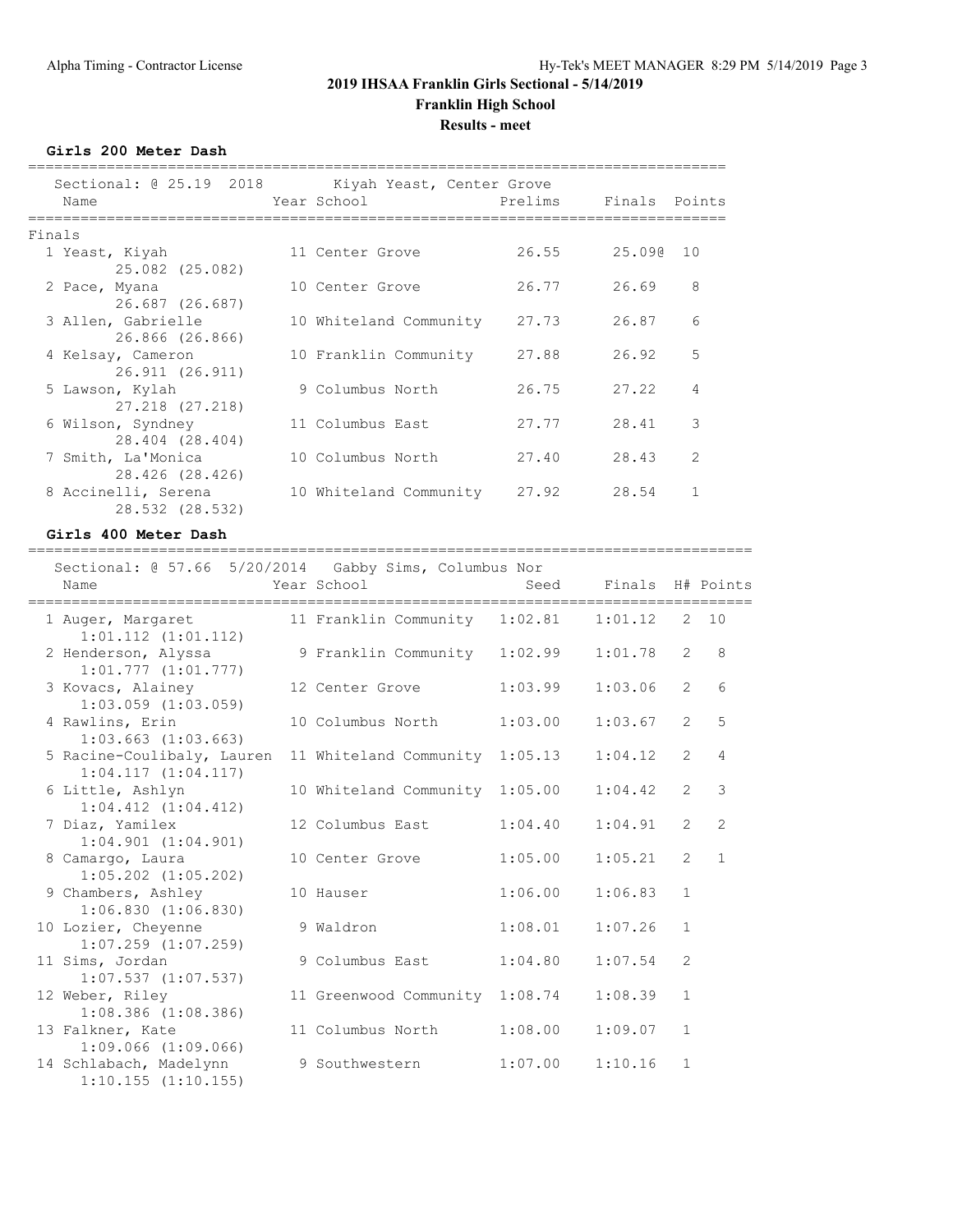**Franklin High School**

**Results - meet**

#### **....Girls 400 Meter Dash**

| 15 Amador-Xique, Tania                         | 10 Greenwood Community 1:12.61 |         | 1:11.22     |  |
|------------------------------------------------|--------------------------------|---------|-------------|--|
| $1:11.218$ $(1:11.218)$<br>16 Vanette, Melissa | 11 Indian Creek                | 1:06.00 | $1:12.52$ 1 |  |
| $1:12.518$ $(1:12.518)$                        |                                |         |             |  |
| 17 Tatlock, Trinity<br>$1:15.114$ $(1:15.114)$ | 10 Southwestern                | 1:07.00 | $1:15.12$ 1 |  |

### **Girls 800 Meter Run**

=================================================================================== Sectional: @ 2:17.90 2008 Elizabeth Kim, Columbus North

| Name                    | DIILOWCCH KIM/ COIGHOUD NOI CH<br>Year School | Seed    | Finals  |                       | H# Points    |
|-------------------------|-----------------------------------------------|---------|---------|-----------------------|--------------|
| 1 Biddle, Shaelyn       | 12 Indian Creek 2:24.00 2:26.08               |         |         | $\mathbf{2}^{\prime}$ | 10           |
| $1:11.538$ $(1:11.538)$ | 2:26.080(1:14.543)                            |         |         |                       |              |
| 2 Leininger, Ava        | 10 Greenwood Community 2:25.80                |         | 2:27.02 | 2                     | 8            |
| $1:10.292$ $(1:10.292)$ | $2:27.012$ $(1:16.720)$                       |         |         |                       |              |
| 3 Schwartzkopf, Marnie  | 10 Hauser                                     | 2:31.00 | 2:27.67 | $\overline{2}$        | 6            |
| $1:10.822$ $(1:10.822)$ | $2:27.662$ $(1:16.840)$                       |         |         |                       |              |
| 4 Leytham, Taylor       | 11 Whiteland Community 2:28.84                |         | 2:29.03 | $\overline{2}$        | 5            |
| $1:12.133$ $(1:12.133)$ | $2:29.021$ $(1:16.889)$                       |         |         |                       |              |
| 5 Fujii, Nina           | 12 Center Grove                               | 2:32.00 | 2:29.48 | $\overline{2}$        | 4            |
| $1:11.883$ $(1:11.883)$ | $2:29.480$ $(1:17.598)$                       |         |         |                       |              |
| 6 Tong, Aric            | 10 Columbus North                             | 2:28.56 | 2:29.96 | $\overline{2}$        | 3            |
| $1:12.461$ $(1:12.461)$ | 2:29.954 (1:17.493)                           |         |         |                       |              |
| 7 Fish, Lauren          | 10 Whiteland Community 2:31.07                |         | 2:30.76 | 2                     | 2            |
| $1:14.246$ $(1:14.246)$ | $2:30.754$ $(1:16.508)$                       |         |         |                       |              |
| 8 Pinon, Selena         | 9 Greenwood Community 2:35.53                 |         | 2:30.87 | 2                     | $\mathbf{1}$ |
| $1:14.893$ $(1:14.893)$ | $2:30.864$ $(1:15.972)$                       |         |         |                       |              |
| 9 Selking, Chloe        | 12 Franklin Community                         | 2:33.47 | 2:34.21 | $\overline{2}$        |              |
| $1:14.272$ $(1:14.272)$ | 2:34.204 (1:19.933)                           |         |         |                       |              |
| 10 Woodrum, Luci        | 10 Indian Creek                               | 2:36.00 | 2:34.73 | $\mathbf{1}$          |              |
| $1:17.461$ $(1:17.461)$ | $2:34.722$ $(1:17.261)$                       |         |         |                       |              |
| 11 Lawson, Emma         | 12 Columbus North                             | 2:35.24 | 2:35.09 | 2                     |              |
| $1:15.208$ $(1:15.208)$ | $2:35.087$ $(1:19.880)$                       |         |         |                       |              |
| 12 Newton, Jenna        | 9 Franklin Community                          | 2:37.02 | 2:36.09 | $\mathbf{1}$          |              |
| $1:17.509$ $(1:17.509)$ | $2:36.087$ $(1:18.579)$                       |         |         |                       |              |
| 13 Smith, Whitney       | 9 Greenwood Ch                                | 2:35.00 | 2:36.57 | 2                     |              |
| $1:16.169$ $(1:16.169)$ | $2:36.569$ $(1:20.400)$                       |         |         |                       |              |
| 14 Ping, Madisen        | 12 Columbus East                              | 2:39.32 | 2:40.82 | $\mathbf{1}$          |              |
| $1:17.238$ $(1:17.238)$ | $2:40.812$ $(1:23.575)$                       |         |         |                       |              |
| 15 Subris, Anna         | 12 Greenwood Ch                               | 2:37.00 | 2:42.04 | $\mathbf{1}$          |              |
| $1:17.081$ $(1:17.081)$ | $2:42.034$ $(1:24.954)$                       |         |         |                       |              |
| 16 Ross, Hadlie         | 9 Waldron                                     | 2:42.28 | 2:43.26 | $\mathbf{1}$          |              |
| $1:19.104$ $(1:19.104)$ | $2:43.255$ $(1:24.151)$                       |         |         |                       |              |
| 17 Mack, Allison        | 11 Columbus East                              | 2:50.00 | 2:43.43 | $\mathbf{1}$          |              |
| $1:18.752$ $(1:18.752)$ | $2:43.421$ $(1:24.670)$                       |         |         |                       |              |
| 18 Schneider, Brooklyn  | 9 Southwestern                                | 2:45.00 | 2:43.75 | $\mathbf{1}$          |              |
| $1:19.380$ $(1:19.380)$ | $2:43.749$ $(1:24.369)$                       |         |         |                       |              |
| 19 Embree, Stephanie    | 12 Center Grove                               | 2:32.00 | 2:47.79 | 2                     |              |
| 1:16.149(1:16.149)      | 2:47.785(1:31.637)                            |         |         |                       |              |
| 20 Shaw, Victoria       | 12 Waldron                                    | 2:49.19 | 2:48.12 | $\mathbf{1}$          |              |
| $1:19.484$ $(1:19.484)$ | 2:48.113(1:28.630)                            |         |         |                       |              |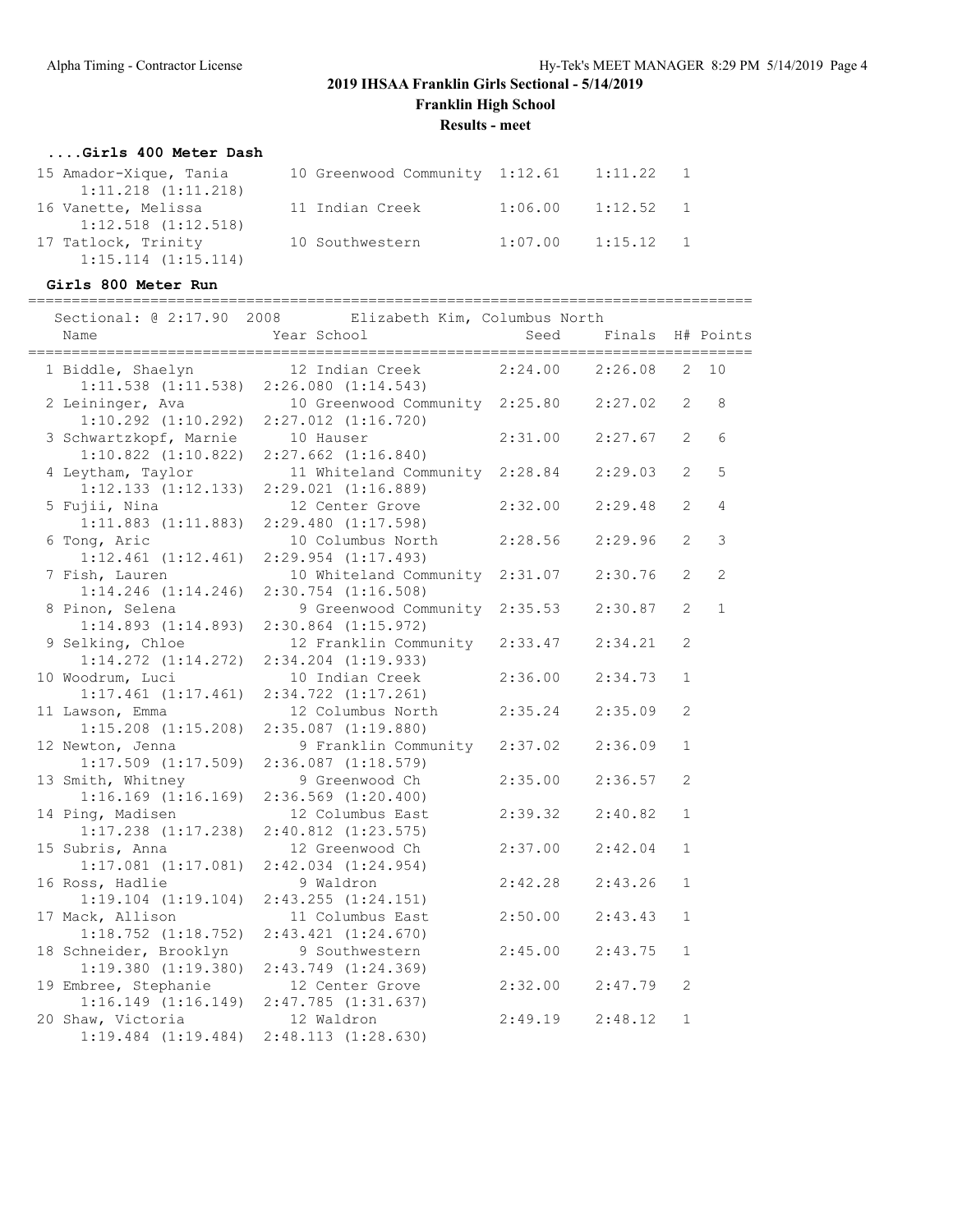**Results - meet**

**Girls 1600 Meter Run**

|                                            | Sectional: 0 5:01.65 5/14/2013 Mackenzie Caldwell, Columbus Nor                 |         |                                                 |                |  |
|--------------------------------------------|---------------------------------------------------------------------------------|---------|-------------------------------------------------|----------------|--|
| Name                                       | Year School                                                                     | Seed    | Finals Points                                   |                |  |
|                                            | 10 Franklin Community 5:27.93 5:19.92                                           |         |                                                 | 10             |  |
| 1 Lacy, Lillian<br>$1:15.719$ $(1:15.719)$ | 2:36.739 (1:21.021) 3:57.662 (1:20.923) 5:19.919 (1:22.257)                     |         |                                                 |                |  |
| 2 Barnett, Mackenzie                       | 10 Columbus North                                                               |         | $5:28.62$ $5:23.84$                             | $_{8}$         |  |
|                                            | 1:16.117 (1:16.117) 2:37.072 (1:20.955) 4:00.188 (1:23.116) 5:23.833 (1:23.645) |         |                                                 |                |  |
| 3 Newton, Jenna                            | 9 Franklin Community 5:40.27 5:32.09                                            |         |                                                 | - 6            |  |
| $1:19.967$ $(1:19.967)$                    | 2:45.344 (1:25.377) 4:13.823 (1:28.480) 5:32.087 (1:18.265)                     |         |                                                 |                |  |
| 4 Linnemann, Olivia                        | 11 Columbus East                                                                |         | $5:45.20$ $5:35.80$                             | - 5            |  |
| 1:19.903(1:19.903)                         | $2:46.045$ (1:26.143) $4:13.969$ (1:27.925) 5:35.794 (1:21.825)                 |         |                                                 |                |  |
| 5 Kerber, Kennedy                          | 11 Columbus North                                                               |         | 5:40.03 5:37.65                                 | $\overline{4}$ |  |
| $1:17.216$ $(1:17.216)$                    | $2:40.700$ $(1:23.485)$ $4:08.432$ $(1:27.732)$ $5:37.641$ $(1:29.210)$         |         |                                                 |                |  |
| 6 Schemmel, Mercedes                       | 10 Center Grove                                                                 |         | $5:45.00$ $5:41.80$                             | -3             |  |
| $1:17.549$ $(1:17.549)$                    | $2:44.427$ $(1:26.879)$ $4:14.345$ $(1:29.919)$ $5:41.799$ $(1:27.454)$         |         |                                                 |                |  |
| 7 Brodnik, Alexandra                       | 10 Whiteland Community 5:45.10 5:47.27                                          |         |                                                 | $\overline{2}$ |  |
| $1:20.645$ $(1:20.645)$                    | $2:45.667$ $(1:25.022)$                                                         |         | $4:14.644$ $(1:28.978)$ $5:47.263$ $(1:32.619)$ |                |  |
| 8 Embree, Stephanie                        | 12 Center Grove                                                                 |         | $5:35.00$ $5:48.65$                             | $\overline{1}$ |  |
| $1:17.034$ $(1:17.034)$                    | 2:44.169 (1:27.135) 4:14.519 (1:30.350) 5:48.642 (1:34.124)                     |         |                                                 |                |  |
| 9 Larrison, Bella                          | 9 Waldron                                                                       | 5:57.71 | 5:52.80                                         |                |  |
| $1:23.269$ $(1:23.269)$                    | 2:54.197(1:30.929)                                                              |         | $4:27.019$ $(1:32.823)$ $5:52.794$ $(1:25.775)$ |                |  |
| 10 Olmstead, Katia                         | 9 Whiteland Community 5:41.74 5:52.83                                           |         |                                                 |                |  |
| $1:22.528$ $(1:22.528)$                    | $2:50.115$ $(1:27.588)$                                                         |         | $4:22.330$ $(1:32.215)$ $5:52.829$ $(1:30.499)$ |                |  |
| 11 Watson, Mallory                         | 11 Greenwood Community 5:52.44 6:06.87                                          |         |                                                 |                |  |
| $1:22.899$ $(1:22.899)$                    | $2:53.760$ $(1:30.862)$                                                         |         | $4:30.947$ $(1:37.187)$ $6:06.863$ $(1:35.916)$ |                |  |
| 12 Ulerick, Amanda                         | 9 Indian Creek                                                                  |         | $6:08.00$ $6:10.56$                             |                |  |
| $1:24.900$ $(1:24.900)$                    | $2:57.939$ $(1:33.039)$                                                         |         | 4:35.856 (1:37.918) 6:10.558 (1:34.702)         |                |  |
| 13 Spurgeon, Jordan                        | 9 Columbus East                                                                 |         | $6:07.80$ $6:16.98$                             |                |  |
| $1:23.649$ $(1:23.649)$                    | 2:55.019(1:31.371)                                                              |         | 4:34.112 (1:39.093) 6:16.977 (1:42.865)         |                |  |
| 14 Bowman, Sierra                          | 11 Indian Creek                                                                 |         | $6:15.00$ $6:21.27$                             |                |  |
| $1:25.249$ $(1:25.249)$                    | 2:59.662 (1:34.413) 4:42.461 (1:42.800) 6:21.265 (1:38.805)                     |         |                                                 |                |  |
| 15 Swegman, Callie                         | 9 Hauser                                                                        |         | $6:25.00$ $6:28.90$                             |                |  |
| 1:26.875(1:26.875)                         | 3:05.255 (1:38.380) 4:52.552 (1:47.297) 6:28.895 (1:36.344)                     |         |                                                 |                |  |
| 16 Ross, Hallie                            | 9 Waldron                                                                       |         | $6:18.00$ $6:34.38$                             |                |  |
| $1:25.784$ $(1:25.784)$                    | 3:00.220 (1:34.437) 4:46.114 (1:45.895) 6:34.371 (1:48.257)                     |         |                                                 |                |  |
| 17 McDonald, Kaylie                        | 9 Greenwood Community 6:25.56 6:38.11                                           |         |                                                 |                |  |
| $1:27.904$ $(1:27.904)$                    | $3:10.729$ $(1:42.825)$                                                         |         | $5:02.596$ $(1:51.867)$ $6:38.106$ $(1:35.510)$ |                |  |

### **Girls 3200 Meter Run**

| Name                    | Sectional: @ 10:58.27 5/14/2013 Mackenzie Caldwell, Columbus Nor<br>Year School                 | Seed                    | Finals Points |  |
|-------------------------|-------------------------------------------------------------------------------------------------|-------------------------|---------------|--|
| 1 Morlok, Olivia        | 11 Columbus North 11:30.06 11:30.85 10                                                          |                         |               |  |
|                         | $1:26.958$ $(1:26.958)$ $2:53.675$ $(1:26.717)$ $4:22.227$ $(1:28.553)$ $5:47.106$ $(1:24.879)$ |                         |               |  |
| $7:14.131$ $(1:27.026)$ | 8:42.516 (1:28.385) 10:10.646 (1:28.130) 11:30.845 (1:20.200)                                   |                         |               |  |
| 2 Lacy, Lillian         | 10 Franklin Community 11:35.60 11:33.40                                                         |                         | - 8           |  |
| $1:26.666$ $(1:26.666)$ | $2:53.531$ (1:26.866) $4:22.102$ (1:28.571) $5:47.458$ (1:25.356)                               |                         |               |  |
| $7:15.406$ $(1:27.949)$ | 8:45.408 (1:30.002) 10:11.831 (1:26.423) 11:33.397 (1:21.567)                                   |                         |               |  |
| 3 Geckler, Sydney       | 12 Columbus North                                                                               | $11:58.35$ $12:02.77$ 6 |               |  |
| $1:28.231$ $(1:28.231)$ | $2:54.558$ $(1:26.328)$ $4:24.788$ $(1:30.230)$ $5:56.921$ $(1:32.133)$                         |                         |               |  |
| 7:30.590(1:33.670)      | $9:04.043$ $(1:33.454)$ $10:37.804$ $(1:33.761)$ $12:02.766$ $(1:24.963)$                       |                         |               |  |
| 4 Harrell, Gabrielle    | 11 Center Grove                                                                                 | $12:30.00$ $12:16.57$ 5 |               |  |
|                         | $1:27.593$ $(1:27.593)$ $2:54.709$ $(1:27.116)$ $4:26.354$ $(1:31.645)$ $6:01.656$ $(1:35.302)$ |                         |               |  |
| $7:37.672$ $(1:36.017)$ | $9:15.094$ $(1:37.422)$ $10:52.874$ $(1:37.780)$ $12:16.566$ $(1:23.693)$                       |                         |               |  |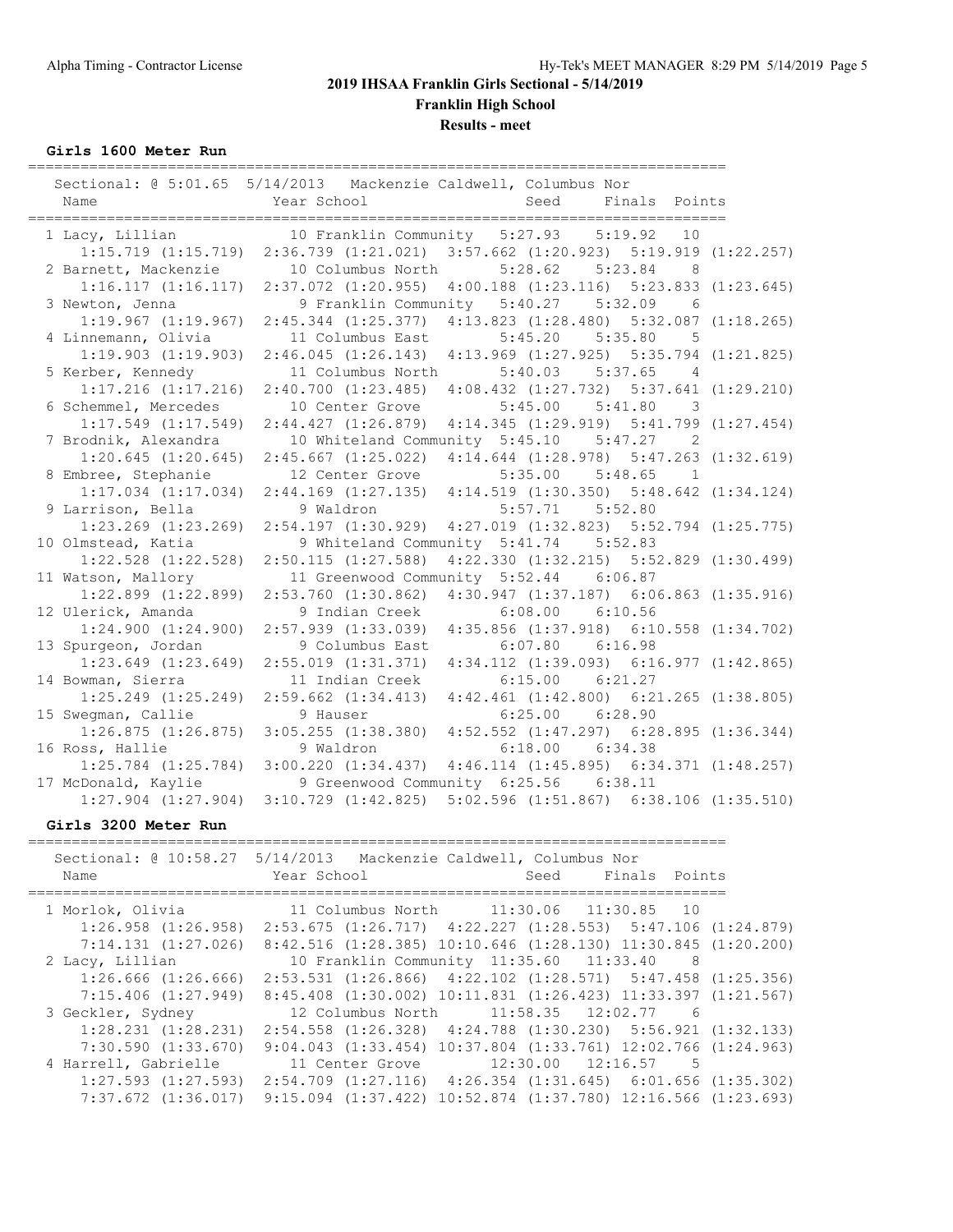**Results - meet**

### **....Girls 3200 Meter Run**

| 5 Walling, Erika                                       |                                                                                                 | 11 Whiteland Community 12:16.19  12:21.52  4 |                |  |
|--------------------------------------------------------|-------------------------------------------------------------------------------------------------|----------------------------------------------|----------------|--|
|                                                        | 1:28.035 (1:28.035) 2:55.746 (1:27.711) 4:27.349 (1:31.604) 6:03.023 (1:35.675)                 |                                              |                |  |
|                                                        | 7:40.774 (1:37.751) 9:18.190 (1:37.416) 10:56.037 (1:37.848) 12:21.520 (1:25.483)               |                                              |                |  |
| 6 Arruda, Julia                                        |                                                                                                 | 11 Greenwood Community 12:40.63  12:43.42  3 |                |  |
| $1:27.892$ $(1:27.892)$                                | 2:54.029 (1:26.137) 4:25.579 (1:31.550) 6:03.530 (1:37.951)                                     |                                              |                |  |
| $7:48.394$ $(1:44.865)$                                | $9:28.771$ (1:40.377) 11:12.266 (1:43.495) 12:43.416 (1:31.151)                                 |                                              |                |  |
| 7 Clements, Sydney                                     |                                                                                                 | 10 Franklin Community 12:39.07 12:50.85      | $\overline{2}$ |  |
|                                                        | 1:28.012 (1:28.012) 2:56.329 (1:28.317) 4:30.880 (1:34.551) 6:10.691 (1:39.811)                 |                                              |                |  |
|                                                        | 7:52.643 (1:41.953) 9:35.605 (1:42.962) 11:20.296 (1:44.692) 12:50.847 (1:30.551)               |                                              |                |  |
| 8 Harrell, Marielle                                    |                                                                                                 |                                              |                |  |
|                                                        | 1:27.658 (1:27.658) 2:55.230 (1:27.572) 4:27.508 (1:32.279) 6:03.658 (1:36.150)                 |                                              |                |  |
|                                                        | 7:44.576 (1:40.919) 9:29.155 (1:44.579) 11:14.426 (1:45.271) 12:51.270 (1:36.845)               |                                              |                |  |
| 9 Larrison, Bella                                      |                                                                                                 | 9 Waldron 12:58.35 13:17.77                  |                |  |
|                                                        | $1:28.621$ $(1:28.621)$ $2:58.718$ $(1:30.097)$ $4:35.873$ $(1:37.155)$ $6:17.501$ $(1:41.628)$ |                                              |                |  |
|                                                        | 8:01.420 (1:43.920) 9:47.206 (1:45.787) 11:34.885 (1:47.679) 13:17.769 (1:42.885)               |                                              |                |  |
| 10 Pottorff, Amanda 12 Columbus East 13:13.80 13:25.72 |                                                                                                 |                                              |                |  |
|                                                        | 1:31.052 (1:31.052) 3:10.070 (1:39.018) 4:50.618 (1:40.549) 6:33.366 (1:42.749)                 |                                              |                |  |
|                                                        | 8:18.556 (1:45.190) 10:04.271 (1:45.715) 11:49.123 (1:44.853) 13:25.718 (1:36.595)              |                                              |                |  |
|                                                        |                                                                                                 |                                              |                |  |
| 11 Lukich, Lydia                                       |                                                                                                 | 9 Whiteland Community 13:01.95  13:33.74     |                |  |
|                                                        | 1:34.148 (1:34.148) 3:12.377 (1:38.230) 4:51.275 (1:38.898) 6:33.926 (1:42.652)                 |                                              |                |  |
|                                                        | 8:19.107 (1:45.181) 10:04.745 (1:45.638) 11:51.114 (1:46.370) 13:33.736 (1:42.622)              |                                              |                |  |
| 12 Smith, Marissa                                      | 12 Indian Creek                                                                                 | 13:40.00 13:54.65                            |                |  |
|                                                        | 1:33.226 (1:33.226) 3:12.740 (1:39.514) 4:56.282 (1:43.543) 6:43.664 (1:47.382)                 |                                              |                |  |
|                                                        | 8:32.870 (1:49.206) 10:22.796 (1:49.927) 12:12.844 (1:50.048) 13:54.642 (1:41.799)              |                                              |                |  |
| 13 Burkett, Hailey 11 Indian Creek 13:55.00 14:08.28   |                                                                                                 |                                              |                |  |
|                                                        | 1:33.702 (1:33.702) 3:13.479 (1:39.777) 4:56.964 (1:43.485) 6:44.960 (1:47.996)                 |                                              |                |  |
|                                                        | 8:36.114 (1:51.155) 10:30.597 (1:54.484) 12:27.078 (1:56.481) 14:08.275 (1:41.197)              |                                              |                |  |
| 14 Ross, Hallie                                        | 9 Waldron                                                                                       | 14:02.20 14:42.73                            |                |  |
|                                                        | 1:34.055 (1:34.055) 3:18.797 (1:44.743) 5:08.519 (1:49.722) 7:02.928 (1:54.410)                 |                                              |                |  |
|                                                        | 9:00.535 (1:57.607) 10:58.136 (1:57.601) 12:57.223 (1:59.088) 14:42.729 (1:45.506)              |                                              |                |  |
| 15 Walls, Abby                                         |                                                                                                 | 10 Greenwood Community 15:08.35 14:53.70     |                |  |
|                                                        | 1:33.826 (1:33.826) 3:18.205 (1:44.380) 5:09.694 (1:51.490) 7:05.200 (1:55.506)                 |                                              |                |  |
|                                                        | 9:03.990 (1:58.790) 11:05.926 (2:01.936) 13:02.697 (1:56.772) 14:53.697 (1:51.000)              |                                              |                |  |
| -- Linnemann, Olivia 11 Columbus East 12:45.00 DNF     |                                                                                                 |                                              |                |  |
| -- Smith, Whitney 9 Greenwood Ch 12:45.00 DNF          | $1:34.670$ $(1:34.670)$ $3:20.252$ $(1:45.583)$                                                 |                                              |                |  |

### **Girls 100 Meter Hurdles**

|  |                                                                                                                                                   |                                                       | H#                                                   |
|--|---------------------------------------------------------------------------------------------------------------------------------------------------|-------------------------------------------------------|------------------------------------------------------|
|  |                                                                                                                                                   |                                                       |                                                      |
|  | 15.25                                                                                                                                             | 15.460 2                                              |                                                      |
|  |                                                                                                                                                   |                                                       |                                                      |
|  | 15.10                                                                                                                                             | 15.500 1                                              |                                                      |
|  |                                                                                                                                                   |                                                       |                                                      |
|  | 15.32                                                                                                                                             | 15.650 1                                              |                                                      |
|  |                                                                                                                                                   |                                                       |                                                      |
|  |                                                                                                                                                   |                                                       |                                                      |
|  |                                                                                                                                                   |                                                       |                                                      |
|  |                                                                                                                                                   |                                                       |                                                      |
|  |                                                                                                                                                   |                                                       |                                                      |
|  |                                                                                                                                                   |                                                       |                                                      |
|  |                                                                                                                                                   |                                                       |                                                      |
|  |                                                                                                                                                   |                                                       |                                                      |
|  | Year School<br>10 Whiteland Community<br>12 Center Grove<br>10 Whiteland Community<br>10 Center Grove<br>9 Southwestern<br>10 Greenwood Community | Haley Goines, Center Grove<br>15.30<br>17.50<br>16.97 | Seed Prelims<br>15.670 2<br>$16.53q$ 2<br>$16.65q$ 1 |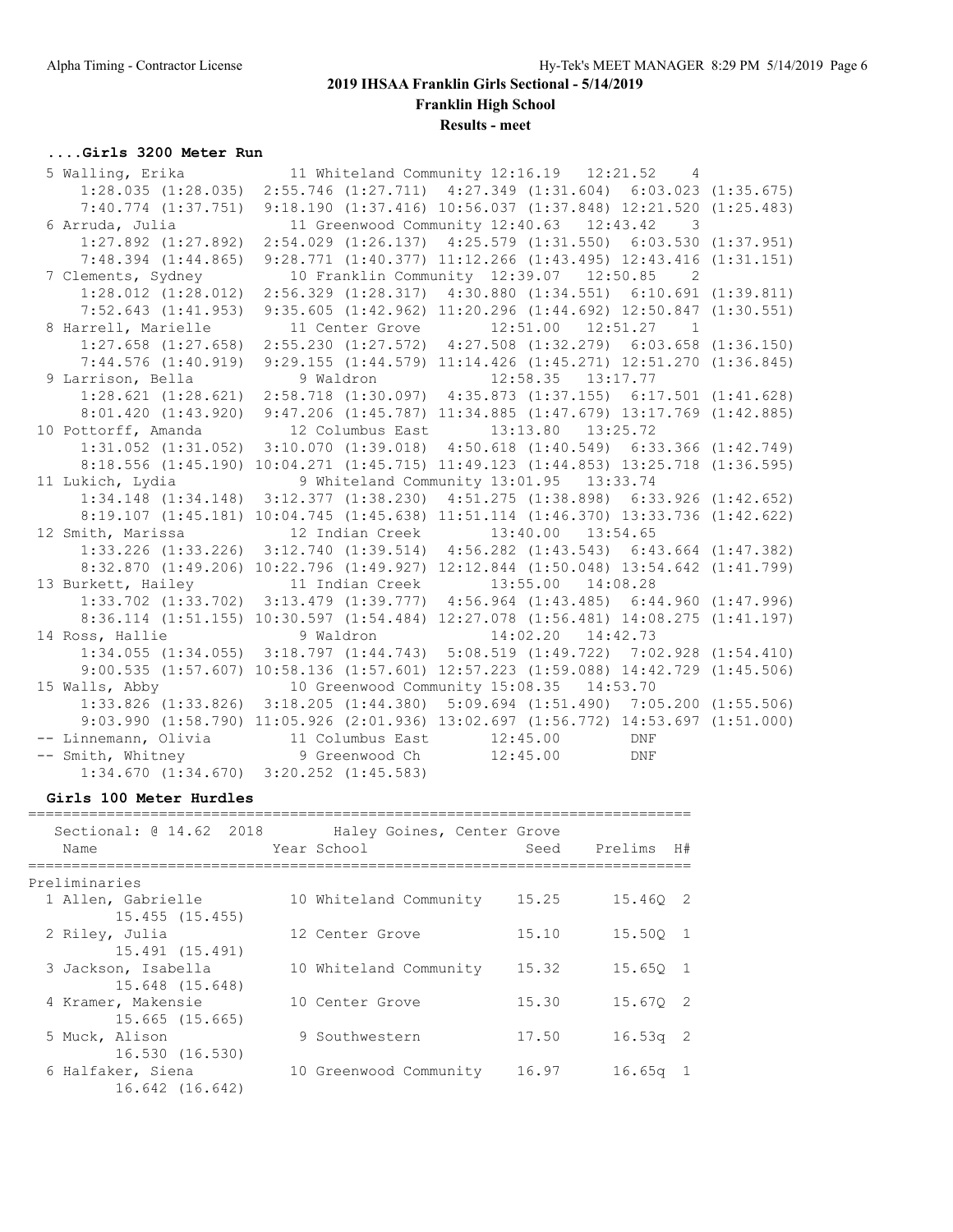#### **Results - meet**

| Girls 100 Meter Hurdles |                        |       |            |                |
|-------------------------|------------------------|-------|------------|----------------|
| 7 Wood, Morgan          | 12 Waldron             | 16.24 | $16.86q$ 1 |                |
| 16.854 (16.854)         |                        |       |            |                |
| 8 Heathcote, Sami       | 11 Columbus North      | 16.84 | $17.14q$ 2 |                |
| 17.137 (17.137)         |                        |       |            |                |
| 9 Sandrock, Lauren      | 10 Franklin Community  | 17.91 | 17.19q 1   |                |
| 17.186 (17.186)         |                        |       |            |                |
| 10 Stiles, Emily        | 11 Columbus East       | 16.35 | 17.24      | 2              |
| 17.238 (17.238)         |                        |       |            |                |
| 11 Johnson, Janae       | 12 Greenwood Community | 17.54 | 17.39      | $\mathbf{1}$   |
| 17.381 (17.381)         |                        |       |            |                |
| 12 Williams, Olivia     | 12 Columbus East       | 17.20 | 17.79      | $\mathbf{1}$   |
| 17.789 (17.789)         |                        |       |            |                |
| 13 Iaria, Tori          | 10 Indian Creek        | 17.35 | 17.84      | 2              |
| 17.840 (17.840)         |                        |       |            |                |
| 14 Goodlow, Sasha       | 9 Columbus North       | 18.14 | 18.23      | $\mathcal{L}$  |
| 18.228 (18.228)         |                        |       |            |                |
| 15 Jenkins, Kelby       | 9 Indian Creek         | 18.10 | 18.67      | $\mathcal{L}$  |
| 18.665 (18.665)         |                        |       |            |                |
| 16 White, Jada          | 10 Franklin Community  | 18.53 | 18.72      | $\mathbf{1}$   |
| 18.711 (18.711)         |                        |       |            |                |
| 17 Beeker, Carly        | 9 Hauser               | 18.36 | 19.09      | $\mathbf{1}$   |
| 19.085 (19.085)         |                        |       |            |                |
| 18 Bernard, Kira        | 9 Waldron              | 19.43 | 20.19      | $\mathfrak{D}$ |
| 20.184 (20.184)         |                        |       |            |                |

### **Girls 100 Meter Hurdles**

| Sectional: @ 14.62 2018 Haley Goines, Center Grove<br>Name |                              |       |       |                |
|------------------------------------------------------------|------------------------------|-------|-------|----------------|
| Finals                                                     |                              |       |       |                |
| 1 Riley, Julia                                             | 12 Center Grove              | 15.50 | 15.31 | 10             |
| 15.301 (15.301)                                            |                              |       |       |                |
| 2 Kramer, Makensie                                         | 10 Center Grove              | 15.67 | 15.32 | $\beta$        |
| 15.320 (15.320)                                            |                              |       |       |                |
| 3 Allen, Gabrielle                                         | 10 Whiteland Community 15.46 |       | 15.52 | 6              |
| 15.511(15.511)                                             |                              |       |       |                |
| 4 Jackson, Isabella                                        | 10 Whiteland Community       | 15.65 | 15.62 | 5              |
| 15.614 (15.614)                                            |                              |       |       |                |
| 5 Halfaker, Siena                                          | 10 Greenwood Community       | 16.65 | 16.63 | 4              |
| 16.621 (16.621)                                            |                              |       |       |                |
| 6 Muck, Alison                                             | 9 Southwestern               | 16.53 | 16.70 | 3              |
| 16.691 (16.691)                                            |                              |       |       |                |
| 7 Sandrock, Lauren                                         | 10 Franklin Community        | 17.19 | 16.79 | $\overline{2}$ |
| 16.783 (16.783)                                            |                              |       |       |                |
| 8 Wood, Morgan                                             | 12 Waldron                   | 16.86 | 16.81 | $\mathbf{1}$   |
| 16.808 (16.808)                                            |                              |       |       |                |
| 9 Heathcote, Sami                                          | 11 Columbus North            | 17.14 | 17.37 |                |
| 17.367 (17.367)                                            |                              |       |       |                |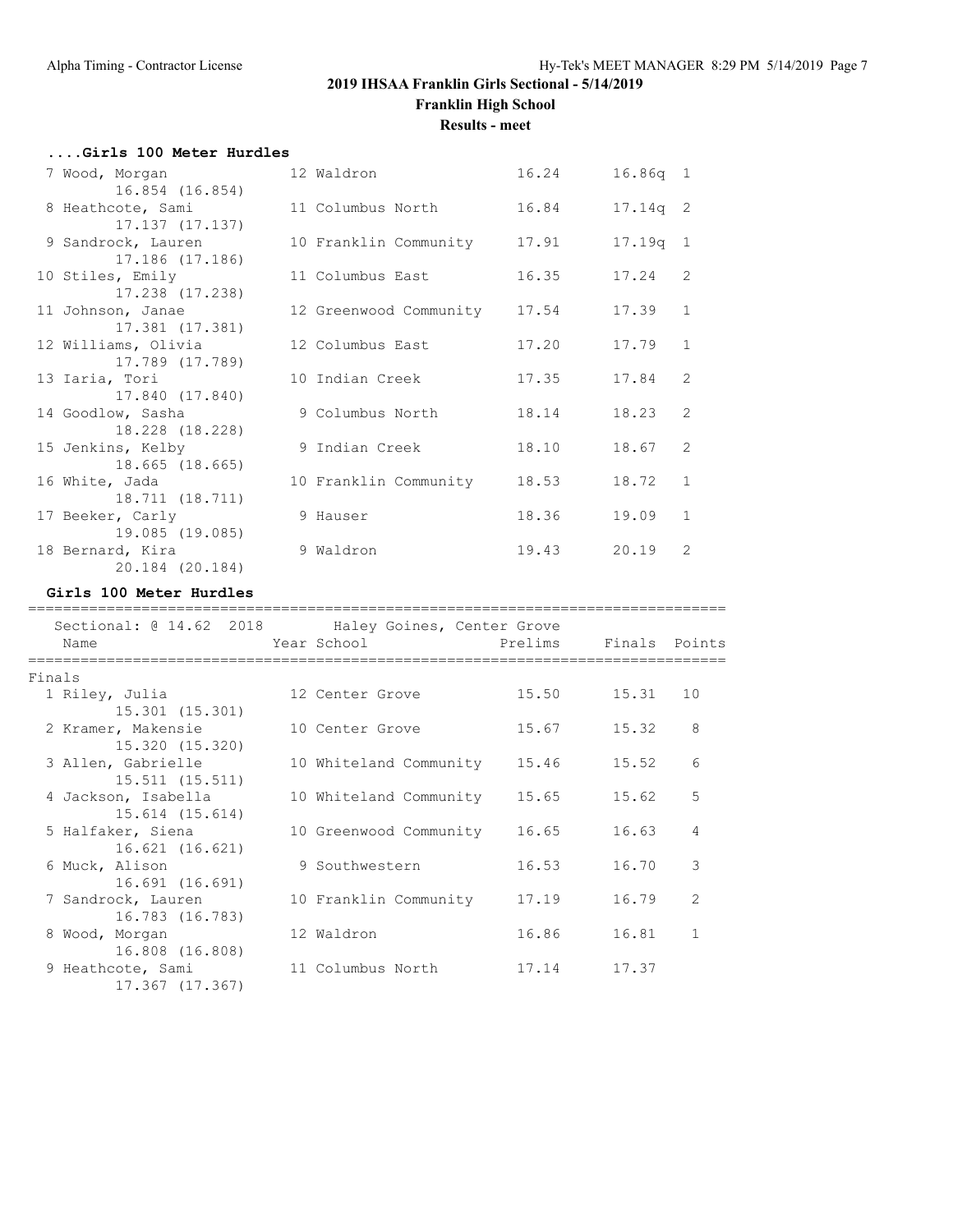**Results - meet**

**Girls 300 Meter Hurdles**

| Sectional: @ 44.88 2009 Brittany Housel, Columbus East<br>Name                                                                                                                                                                                                                                                                                                              | Year School                        | Seed        | Finals H# Points |                |              |
|-----------------------------------------------------------------------------------------------------------------------------------------------------------------------------------------------------------------------------------------------------------------------------------------------------------------------------------------------------------------------------|------------------------------------|-------------|------------------|----------------|--------------|
| 1 Jackson, Isabella<br>45.509 (45.509)                                                                                                                                                                                                                                                                                                                                      | 10 Whiteland Community 45.37 45.51 |             |                  |                | $2 - 10$     |
| 2 Kramer, Makensie<br>47.017 (47.017)                                                                                                                                                                                                                                                                                                                                       | 10 Center Grove                    | 47.50 47.02 |                  | $\overline{2}$ | 8            |
| 3 Hasler, Mel<br>48.522 (48.522)                                                                                                                                                                                                                                                                                                                                            | 11 Hauser                          | 48.50       | 48.53            | $\overline{2}$ | 6            |
| 4 Sichting, Sklyer<br>49.847 (49.847)                                                                                                                                                                                                                                                                                                                                       | 9 Center Grove                     | 50.40       | 49.85            | $\overline{2}$ | 5            |
| 5 Sandrock, Lauren<br>50.271(50.271)                                                                                                                                                                                                                                                                                                                                        | 10 Franklin Community 52.01        |             | 50.28            | $\overline{2}$ | 4            |
| 6 Stiles, Emily<br>50.300(50.300)                                                                                                                                                                                                                                                                                                                                           | 11 Columbus East 51.10             |             | 50.30            | 2              | 3            |
| 7 Goodlow, Sasha<br>51.101(51.101)                                                                                                                                                                                                                                                                                                                                          | 9 Columbus North                   | 52.44       | 51.11            | $\mathbf{1}$   | 2            |
| 8 Johnson, Janae<br>$51.274$ $(51.274)$                                                                                                                                                                                                                                                                                                                                     | 12 Greenwood Community 52.04       |             | 51.28            | $\overline{2}$ | $\mathbf{1}$ |
| 9 Wood, Morgan<br>51.300(51.300)                                                                                                                                                                                                                                                                                                                                            | 12 Waldron                         | 50.56       | 51.30            | 2              |              |
| 10 Woods, Bailey<br>52.046 (52.046)                                                                                                                                                                                                                                                                                                                                         | 12 Indian Creek                    | 50.70       | 52.05            | $\overline{2}$ |              |
| 11 Kriech, Haley<br>52.653(52.653)                                                                                                                                                                                                                                                                                                                                          | 10 Whiteland Community 53.20       |             | 52.66            | $\mathbf{1}$   |              |
| 12 Woodall, Samantha<br>52.986(52.986)                                                                                                                                                                                                                                                                                                                                      | 9 Franklin Community 54.98         |             | 52.99            | $\mathbf{1}$   |              |
| 13 Hagan, Katie<br>53.690 (53.690)                                                                                                                                                                                                                                                                                                                                          | 10 Columbus East                   | 54.12       | 53.69            | $\mathbf{1}$   |              |
| 14 Roscoe, Isabelle<br>54.279 (54.279)                                                                                                                                                                                                                                                                                                                                      | 9 Greenwood Community 53.11        |             | 54.28            | $\mathbf{1}$   |              |
| 15 Jenkins, Kelby<br>54.626 (54.626)                                                                                                                                                                                                                                                                                                                                        | 9 Indian Creek                     | 55.10       | 54.63            | $\mathbf{1}$   |              |
| 16 Trimpe, Lydia<br>54.838 (54.838)                                                                                                                                                                                                                                                                                                                                         | 11 Columbus North                  | 53.54       | 54.84            | $\mathbf{1}$   |              |
| 17 Farley, Hannah<br>55.110(55.110)                                                                                                                                                                                                                                                                                                                                         | 10 Greenwood Ch                    | 57.50 55.11 |                  | $\mathbf{1}$   |              |
| Girls 4x100 Meter Relay                                                                                                                                                                                                                                                                                                                                                     |                                    |             |                  |                |              |
| $\overline{1}$ $\overline{0}$ $\overline{10}$ $\overline{0}$ $\overline{10}$ $\overline{0}$ $\overline{10}$ $\overline{0}$ $\overline{10}$ $\overline{0}$ $\overline{10}$ $\overline{0}$ $\overline{10}$ $\overline{0}$ $\overline{10}$ $\overline{10}$ $\overline{0}$ $\overline{10}$ $\overline{0}$ $\overline{10}$ $\overline{0}$ $\overline{10}$ $\overline{0}$ $\over$ |                                    |             |                  |                |              |

| Sectional: @ 48.57 2018<br>School | Center Grove, Center Grove<br>Seed | Finals Points |    |
|-----------------------------------|------------------------------------|---------------|----|
| 1 Columbus North                  | 51.29                              | 51.58         | 10 |
| 1) Smith, La'Monica 10            | 2) Finke, Carley 11                |               |    |
| 3) Ho, Helena 10                  | 4) Lawson, Kylah 9                 |               |    |
| 51.579 (51.579)                   |                                    |               |    |
| 2 Whiteland Community             | 52.57                              | 51.77         | 8  |
| 1) Taylor, Caitlyn 11             | 2) Allen, Gabrielle 10             |               |    |
| 3) Vargo, Gabrielle 9             | 4) Accinelli, Serena 10            |               |    |
| 51.767 (51.767)                   |                                    |               |    |
| 3 Columbus East                   | 52.18                              | 52.57         | 6  |
| 1) Schuetz, Gabriella 9           | 2) Wilson, Syndney 11              |               |    |
| 3) Hagan, Elizabeth 12            | 4) Greiwe, Koryn 9                 |               |    |
| 52.569 (52.569)                   |                                    |               |    |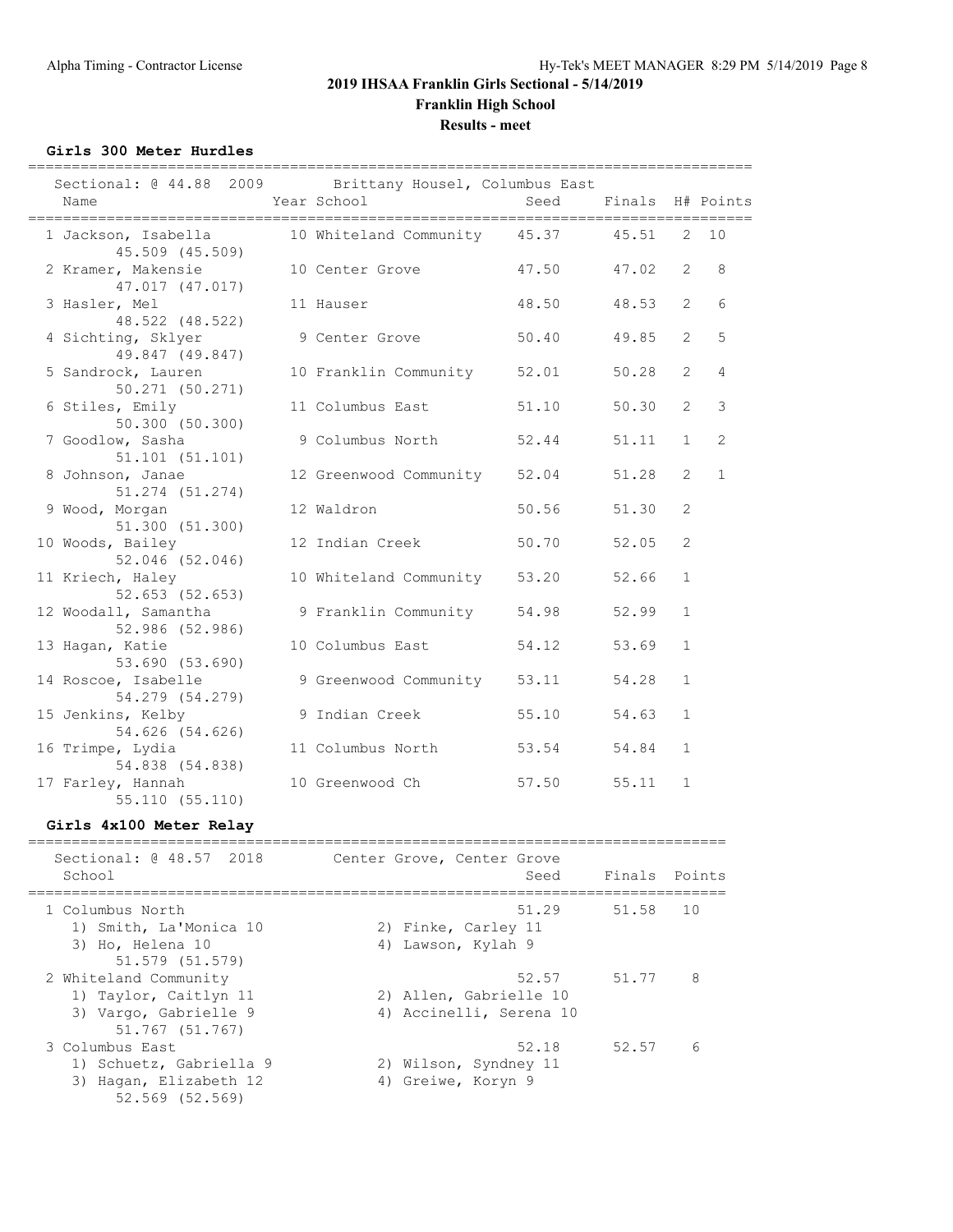**Franklin High School**

#### **Results - meet**

**....Girls 4x100 Meter Relay** 4 Center Grove 48.84 52.65 5 1) Riley, Julia 12 2) Williams, Riko 12 3) Yeast, Kiyah 11 4) Pace, Myana 10 52.646 (52.646) 5 Franklin Community 52.77 52.67 4 1) Doublin, Macy 9 2) Nicoloff, Olivia 9 3) Kelsay, Cameron 10 4) Clark, Yalayna 9 52.666 (52.666) 6 Greenwood Community 53.89 53.71 3 1) Handy, Claire 9 2) Halfaker, Siena 10 3) McClarney, McKenzie 12 4) Brawley, Olivia 10 53.710 (53.710) 7 Southwestern (Shelbyville) 52.88 54.95 2 1) Tatlock, Trinity 10 2) Van Gorden, Madison 9 3) Muck, Alison 9 4) Sipes, Shelby 12 54.943 (54.943) 8 Waldron 57.75 59.66 1 1) Bernard, Kira 9 2) Williams, Cierra 11 3) Redelman, Emily 9 4) Evans, Anna 12 59.657 (59.657) 9 Indian Creek 51.70 1:01.61 1) Hoskins, Summer 12 2) Buchanan, Makenzie 11 3) Iaria, Tori 10  $\hspace{1cm}$  4) Vanette, Melissa 11 1:01.603 (1:01.603) **Girls 4x400 Meter Relay** ================================================================================ Sectional: @ 4:01.30 5/14/2013 Columbus North, Columbus Nor O Malone, G Sims, R Sollman, M Hofmeister School Seed Finals Points Seed Finals Points Seed Finals Points Seed Finals Points Seed Finals Points Seed Finals Points Seed Finals Points Seed Finals Points Seed Finals Points Seed Finals Points Seed Finals Points Seed F ================================================================================ 1 Whiteland Community 1) Jackson, Isabella 10 2) Fish, Lauren 10 3) Leytham, Taylor 11 (4) Little, Ashlyn 10 2:07.279 (2:07.279) 3:10.495 (1:03.216) 4:12.665 (1:02.170) 2 Center Grove 4:07.00 4:14.69 8 1) Riley, Julia 12 2) Kovacs, Alainey 12 3) Pace, Myana 10 4) Yeast, Kiyah 11 2:05.401 (2:05.401) 3:10.945 (1:05.544) 4:14.688 (1:03.743) 3 Columbus North 4:20.53 4:18.08 6 1) Whaley, Grace 9 2) Meek, Ella 10 3) Rawlins, Erin 10 4) Lawson, Kylah 9 2:09.435 (2:09.435) 3:15.248 (1:05.813) 4:18.075 (1:02.828)<br>4 Franklin Community 4:21.52 4:19 4 Franklin Community 4:21.52 4:19.63 5 1) Auger, Margaret 11 2) Sandrock, Lauren 10 3) Henderson, Alyssa 9  $\hskip 1.5 cm 4$ ) Doddridge, Hayley 9 2:08.623 (2:08.623) 3:16.225 (1:07.602) 4:19.623 (1:03.399) 5 Greenwood Community 4:24.30 4:26.18 4 1) Weber, Riley 11 2) Leininger, Ava 10 3) Pinon, Selena 9 4) Roscoe, Isabelle 9 2:10.403 (2:10.403) 3:17.264 (1:06.861) 4:26.177 (1:08.913) 6 Columbus East 4:26.86 4:35.21 3 1) Sims, Jordan 9 2) Schuetz, Gabriella 9

3) Diaz, Yamilex 12 4) Shoaf, Olivia 9

2:15.050 (2:15.050) 3:26.980 (1:11.930) 4:35.203 (1:08.223)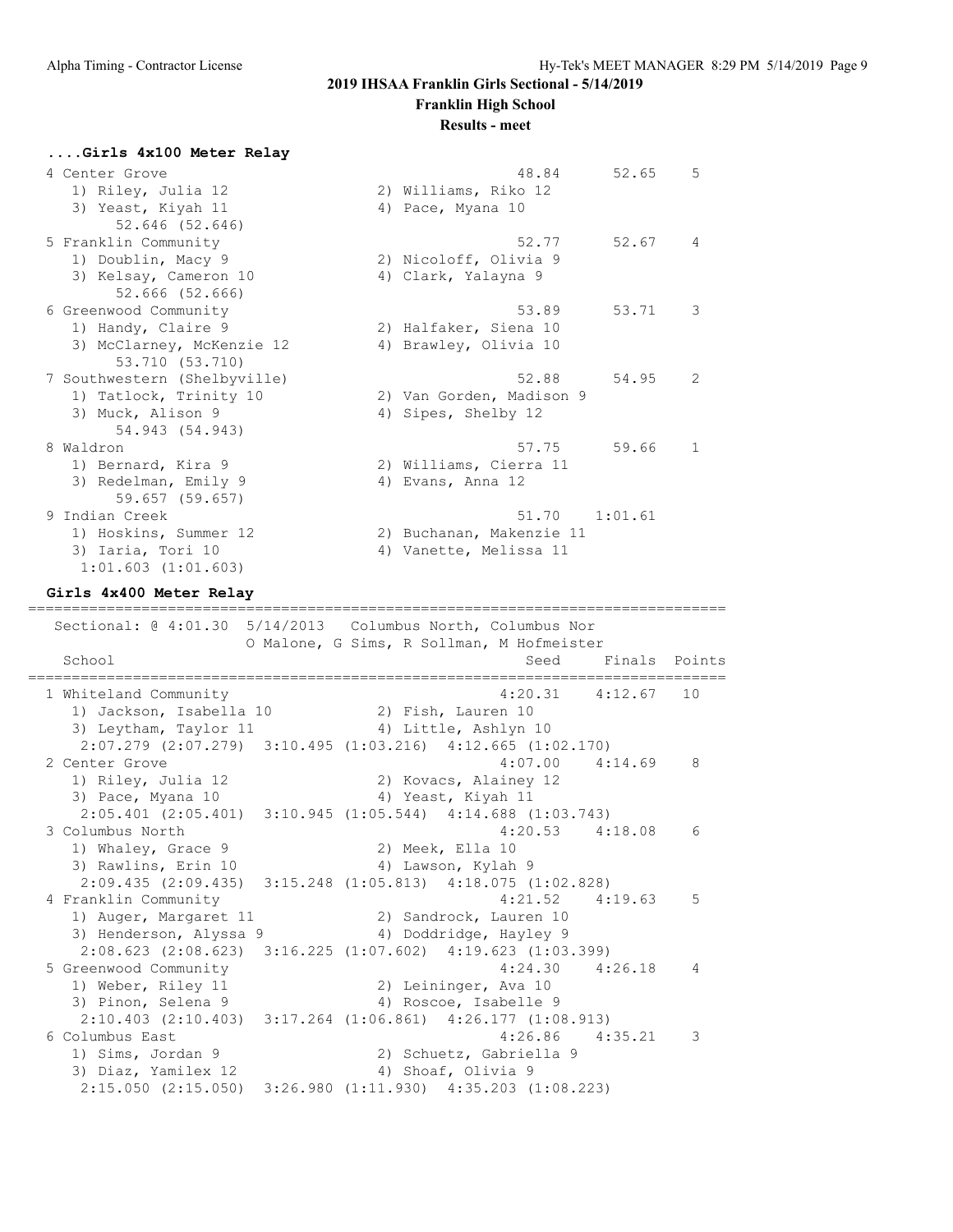**Franklin High School**

**Results - meet**

#### **....Girls 4x400 Meter Relay**

 7 Hauser 4:34.00 4:45.41 2 1) Isley, Grace 11 2) Hasler, Mel 11 3) Schwartzkopf, Marnie 10 4) Chambers, Ashley 10 2:22.431 (2:22.431) 3:38.882 (1:16.451) 4:45.401 (1:06.520) 8 Waldron 4:35.37 4:56.17 1 1) Shaw, Victoria 12 2) Ross, Hadlie 9 3) Redelman, Haley 10 4) Lozier, Cheyenne 9 2:31.848 (2:31.848) 3:45.580 (1:13.733) 4:56.163 (1:10.583)

================================================================================

#### **Girls 4x800 Meter Relay**

Sectional: @ 9:39.75 1997 , Columbus North Aymond, Hardwick, Waggoner, Jordan School School Seed Finals Points ================================================================================ 1 Columbus North 9:57.67 9:52.16 10 1) Kerber, Kennedy 11 2) Tong, Aric 10 3) Morlok, Olivia 11 4) Barnett, Mackenzie 10 1:11.031 (1:11.031) 2:27.509 (1:16.478) 3:36.819 (1:09.311) 4:58.097 (1:21.278) 6:09.295 (1:11.199) 7:24.838 (1:15.543) 8:36.089 (1:11.251) 9:52.159 (1:16.071) 2 Whiteland Community 10:11.23 9:56.10 8<br>1) Fish, Lauren 10 2) Leytham, Taylor 11 1) Fish, Lauren 10 2) Leytham, Taylor 11 3) Olmstead, Katia 9 1920 1200 1201 4) Lukich, Lydia 9 1:10.799 (1:10.799) 2:29.367 (1:18.569) 3:43.604 (1:14.238) 5:00.338 (1:16.734) 6:09.499 (1:09.161) 7:27.946 (1:18.448) 8:36.814 (1:08.868) 9:56.094 (1:19.280) 3 Center Grove 10:10.00 10:14.94 6 1) Fujii, Nina 12 2) Harrell, Marielle 11 3) Harrell, Gabrielle 11 (4) Ellis, Gabby 11 1:09.950 (1:09.950) 2:28.227 (1:18.277) 3:39.637 (1:11.410) 5:03.173 (1:23.536) 6:16.794 (1:13.621) 7:40.570 (1:23.777) 8:52.914 (1:12.345) 10:14.935 (1:22.021) 4 Columbus East 10:10.38 10:26.68 5 1) Linnemann, Olivia 11 2) Ping, Madisen 12 3) Shoaf, Olivia 9 4) Diaz, Yamilex 12 1:14.433 (1:14.433) 2:32.676 (1:18.244) 3:45.837 (1:13.161) 5:13.251 (1:27.415) 6:27.044 (1:13.793) 7:52.618 (1:25.575) 9:05.532 (1:12.915) 10:26.671 (1:21.140) 5 Franklin Community 10:43.05 10:28.08 4 1) Selking, Chloe 12 2) Doddridge, Hayley 9 3) Clements, Sydney 10 (4) Albright, Josie 9 1:13.698 (1:13.698) 2:32.763 (1:19.065) 3:49.787 (1:17.025) 5:15.715 (1:25.929) 6:34.599 (1:18.885) 7:59.099 (1:24.500) 9:12.979 (1:13.880) 10:28.076 (1:15.097) 6 Waldron 10:47.66 11:06.61 3 1) Ross, Hadlie 9 2) Larrison, Bella 9 3) Ross, Hallie 9 4) Shaw, Victoria 12 1:14.219 (1:14.219) 2:44.351 (1:30.132) 4:02.998 (1:18.647) 5:38.362 (1:35.365) 6:53.045 (1:14.684) 8:20.415 (1:27.370) 9:36.014 (1:15.599) 11:06.610 (1:30.597) 7 Greenwood Community 10:49.30 12:10.24 2 1) McDonald, Kaylie 9 2) Sailo, Lalrinhlui 9 3) Graves, Charlize 9 4) Karakus, Doga 9 1:17.336 (1:17.336) 2:48.892 (1:31.556) 4:17.962 (1:29.070) 6:07.970 (1:50.009) 7:34.991 (1:27.021) 9:16.570 (1:41.580) 10:41.132 (1:24.562) 12:10.234 (1:29.102)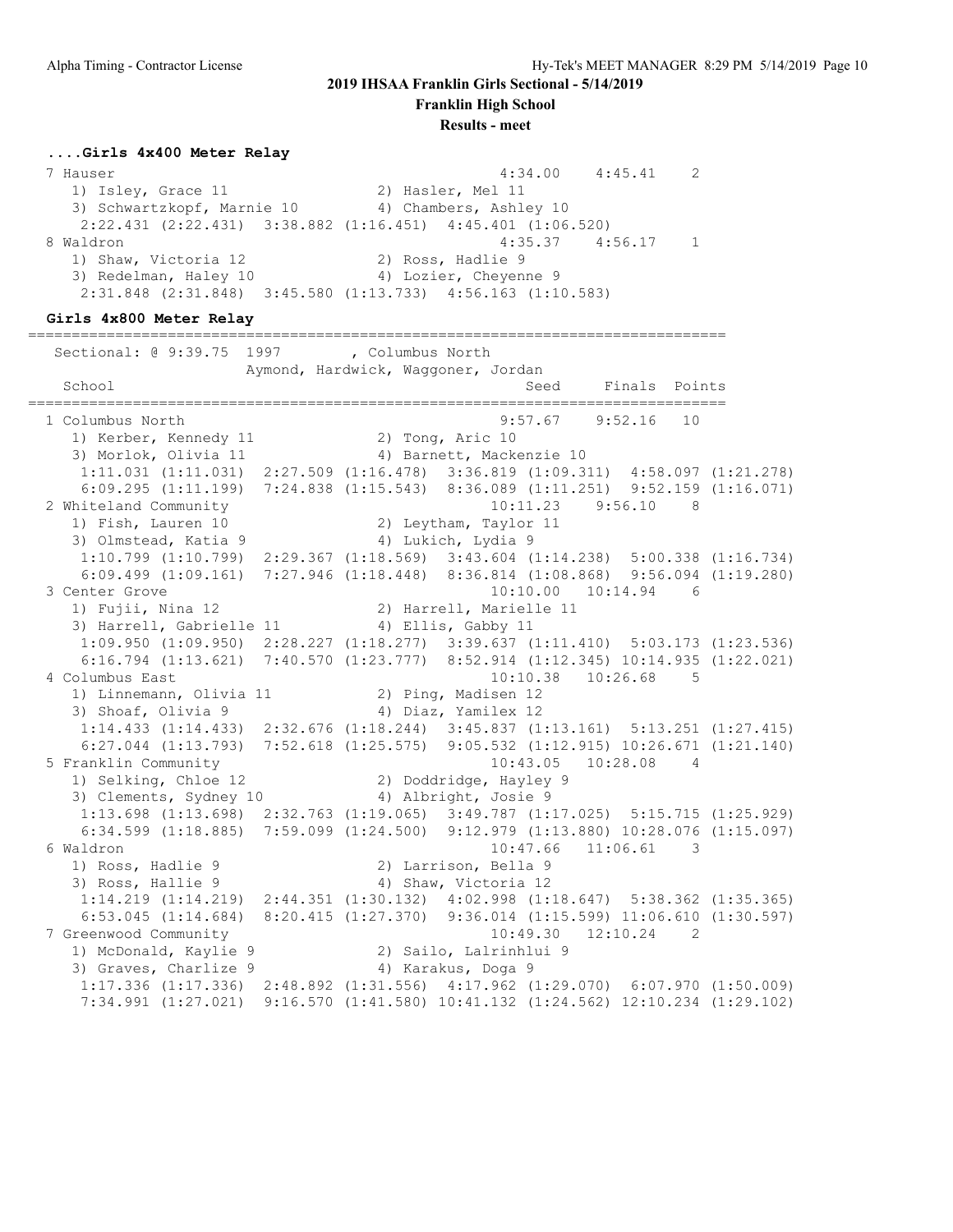**Results - meet**

**Girls High Jump**

| Sectional: @ 5-08 2002    Jessica Stringer, Franklin<br>Year School<br>Name                                                                 | Seed Finals Points                     |             |                      |      |
|---------------------------------------------------------------------------------------------------------------------------------------------|----------------------------------------|-------------|----------------------|------|
| 1 Jackson, Isabella 10 Whiteland Community 5-07.00 5-04.50 10<br>$4-06$ $4-08$ $4-10$ $5-00$ $5-01$ $5-02$ $5-03$ $5-04.50$ $5-06$          |                                        |             |                      |      |
| P P P O P O P O XXX<br>2 Stoughton, Elena 11 Columbus East 5-03.00 5-00.00 8<br>$4-06$ $4-08$ $4-10$ $5-00$ $5-01$<br>$O$ $O$ $O$ $O$ $XXX$ |                                        |             |                      |      |
| 3 Muck, Alison 9 Southwestern 4-08.00 4-10.00<br>$4-06$ $4-08$ $4-10$ $5-00$<br>XO XO O XXX                                                 |                                        |             |                      | 6    |
| 4 Vawter, Lia<br>$4-06$ $4-08$ $4-10$ $5-00$<br>O O XO XXX                                                                                  | 12 Franklin Community 5-02.00 J4-10.00 |             |                      | 5    |
| 5 Lee, Brooke<br>$4-06$ $4-08$ $4-10$ $5-00$<br>P XO XXO XXX                                                                                | 10 Center Grove 5-03.00                |             | $J4 - 10.00$         | 4    |
| 6 Correll, Maggie<br>$4-06$ $4-08$ $4-10$ $5-00$<br>P XXO XXO XXX                                                                           | 10 Southwestern 5-01.00 J4-10.00       |             |                      | 3    |
| 7 Hill, Kassidy<br>$4 - 06$ $4 - 08$ $4 - 10$<br>O O XXX                                                                                    | 11 Indian Creek 5-00.00 4-08.00        |             |                      | 1.50 |
| 7 Sullivan, Hannah<br>$4 - 06$ $4 - 08$ $4 - 10$<br>P O XXX                                                                                 | 12 Waldron 5-02.00 4-08.00             |             |                      | 1.50 |
| 9 LaSell, Elise<br>$4-06$ $4-08$ $4-10$<br>XO OXXX                                                                                          | 10 Columbus East 5-00.00 J4-08.00      |             |                      |      |
| 10 McClarney, McKenzie 12 Greenwood Community 4-08.00 J4-08.00<br>$4 - 06$ $4 - 08$ $4 - 10$<br>XXO O XXX                                   |                                        |             |                      |      |
| 11 White, Jada<br>$4 - 06$ $4 - 08$ $4 - 10$<br>O XXO XXX                                                                                   | 10 Franklin Community 4-10.00 J4-08.00 |             |                      |      |
| 12 Pritchett, Lauren<br>$4 - 06$ $4 - 08$ $4 - 10$<br>XO XXO XXX                                                                            | 9 Greenwood Community 4-08.00 J4-08.00 |             |                      |      |
| 13 Kleinhenz, Charly<br>$4 - 06$ $4 - 08$<br>O XXX                                                                                          | 9 Columbus North                       |             | $4-10.00$ $4-06.00$  |      |
| 13 Schultz, Claire<br>$4 - 06$ $4 - 08$<br>O XXX                                                                                            | 12 Center Grove 4-08.00 4-06.00        |             |                      |      |
| 13 Goodlow, Sasha<br>$4 - 06$ $4 - 08$<br>O XXX                                                                                             | 9 Columbus North 4-06.00 4-06.00       |             |                      |      |
| 16 Chambers, Ashley<br>$4 - 06$ $4 - 08$<br>XO XXX                                                                                          | 10 Hauser                              | $4 - 10.00$ | $J4 - 06.00$         |      |
| 16 Lozier, Cheyenne<br>$4 - 06$ $4 - 08$<br>XO XXX                                                                                          | 9 Waldron                              |             | $4-08.00$ $J4-06.00$ |      |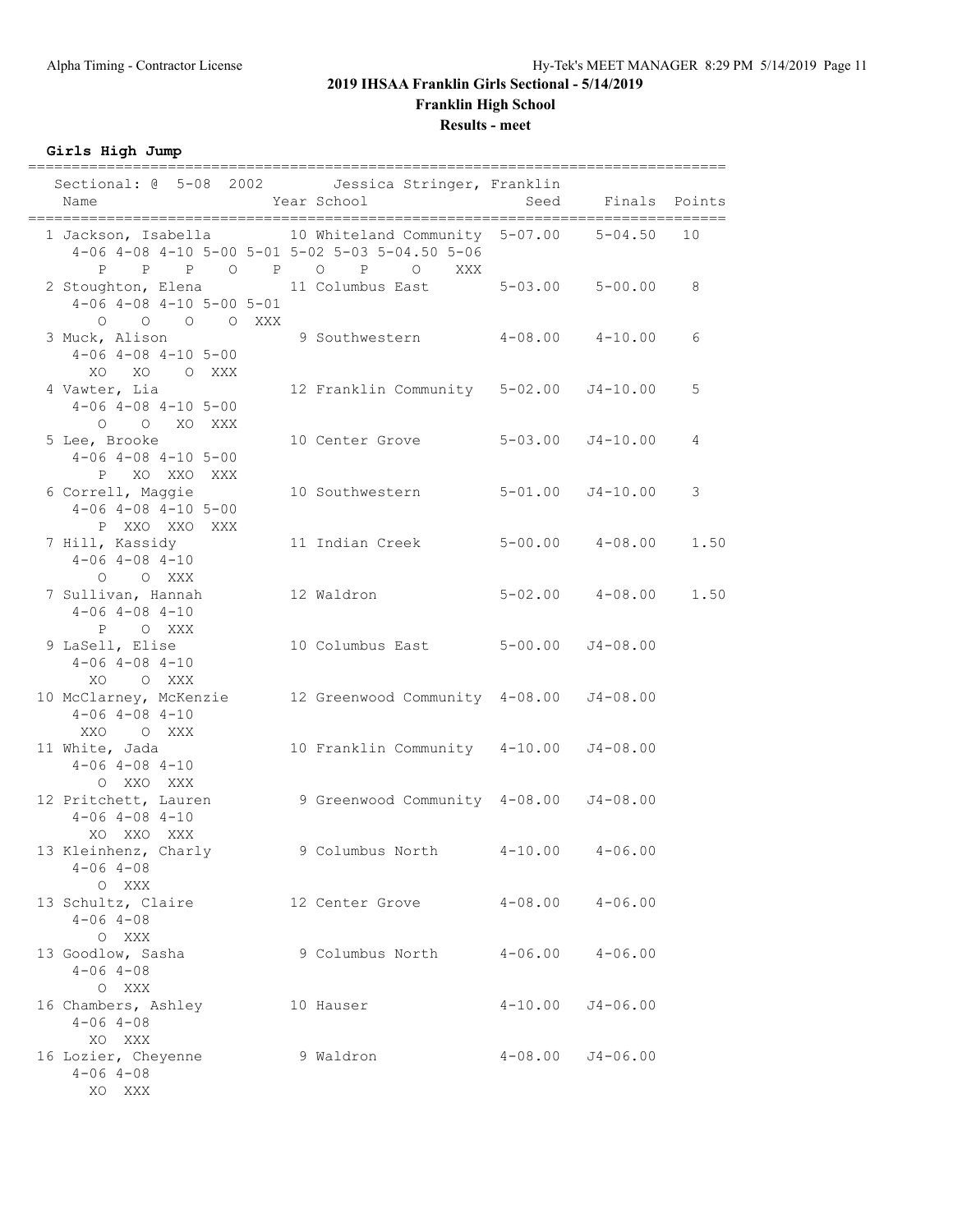**Franklin High School**

**Results - meet**

### **....Girls High Jump**

| -- Keymon, Samantha | 12 Indian Creek                | $4 - 04.00$ | NΗ |
|---------------------|--------------------------------|-------------|----|
| $4 - 06$<br>XXX     |                                |             |    |
| -- Krajewski, Reese | 12 Whiteland Community 4-08.00 |             | NΗ |
| $4 - 06$            |                                |             |    |
| XXX                 |                                |             |    |

### **Girls Pole Vault**

================================================================================  $S_{\text{Vdnon}}$  Clu

| Name                                                             | Sectional: 0 12-06 2012 Sydney Clute, Center Grove<br>Year School                                                                                       |             | Seed Finals Points       |                |
|------------------------------------------------------------------|---------------------------------------------------------------------------------------------------------------------------------------------------------|-------------|--------------------------|----------------|
|                                                                  | 1 Jarosinski, Taylor 10 Center Grove 12-06.00<br>7-00 7-06 8-00 8-06 9-00 9-06 10-00 10-06 10-10 11-02 11-06 11-10 12-02                                |             | $11 - 10.00$             | 10             |
| $P \qquad \qquad$                                                | P P P P P P P P XXO O O<br>2 Salemme, Adrienne 11 Columbus North 11-03.00 11-06.00<br>7-00 7-06 8-00 8-06 9-00 9-06 10-00 10-06 10-10 11-02 11-06 11-10 |             |                          | XXX<br>8       |
| P<br>3 Bixler, Teagan                                            | $\overline{O}$                                                                                                                                          | XXO O O XXX |                          |                |
| P P P O O<br>P                                                   | 7-00 7-06 8-00 8-06 9-00 9-06 10-00 10-06 10-10<br>$\circ$<br>XO<br>XXX                                                                                 |             |                          |                |
| 4 Heathcote, Sami                                                | 11 Columbus North 9-06.00 10-00.00<br>7-00 7-06 8-00 8-06 9-00 9-06 10-00 10-06                                                                         |             |                          | 5              |
| P P P O XO<br>$\mathbf{P}$                                       | XO<br>XXX<br>5 Boardman, Jaclyn 10 Franklin Community 9-00.00 J10-00.00<br>7-00 7-06 8-00 8-06 9-00 9-06 10-00 10-06                                    |             |                          | $\overline{4}$ |
| $7-00$ $7-06$ $8-00$ $8-06$ $9-00$                               | P P O XO O O XXO<br>XXX<br>6 Utterback, Addison 12 Franklin Community 10-00.00 8-06.00                                                                  |             |                          | 2.50           |
| P P P O XXX<br>6 James, Kaitlyn                                  | 12 Whiteland Community 8-00.00 8-06.00                                                                                                                  |             |                          | 2.50           |
| $7-00$ $7-06$ $8-00$ $8-06$ $9-00$<br>P O O O XXX                |                                                                                                                                                         |             |                          |                |
| $7 - 00$ $7 - 06$ $8 - 00$ $8 - 06$<br>O XO XXX<br>$\circ$       | 8 Hagan, Katie (10 Columbus East (8-00.00 (8-00.00 0.50)                                                                                                |             |                          |                |
| 8 Stevens, Elizabeth<br>$7 - 00$ $7 - 06$ $8 - 00$ $8 - 06$      | 10 Columbus East 8-00.00 8-00.00 0.50                                                                                                                   |             |                          |                |
| O O XO XXX<br>10 Peters, Alexandra<br>$7 - 00$ $7 - 06$ $8 - 00$ | 9 Whiteland Community 7-00.00 7-06.00                                                                                                                   |             |                          |                |
| $O$ $O$ XXX<br>-- Taylor, Grace<br>$7 - 00$                      | 9 Greenwood Community 6-06.00                                                                                                                           |             | ΝH                       |                |
| <b>XXX</b><br>-- Ramsey, Madison<br>$7 - 00$<br>XXX              | 9 Greenwood Community 6-06.00                                                                                                                           |             | ΝH                       |                |
| Girls Long Jump                                                  |                                                                                                                                                         |             | ------------------------ |                |
|                                                                  | ;===========================<br>Sectional: @ 18-04.50 2018 Kloie Doublin, Franklin                                                                      |             |                          |                |
| Name                                                             | Year School Near                                                                                                                                        | Seed        |                          | Finals Points  |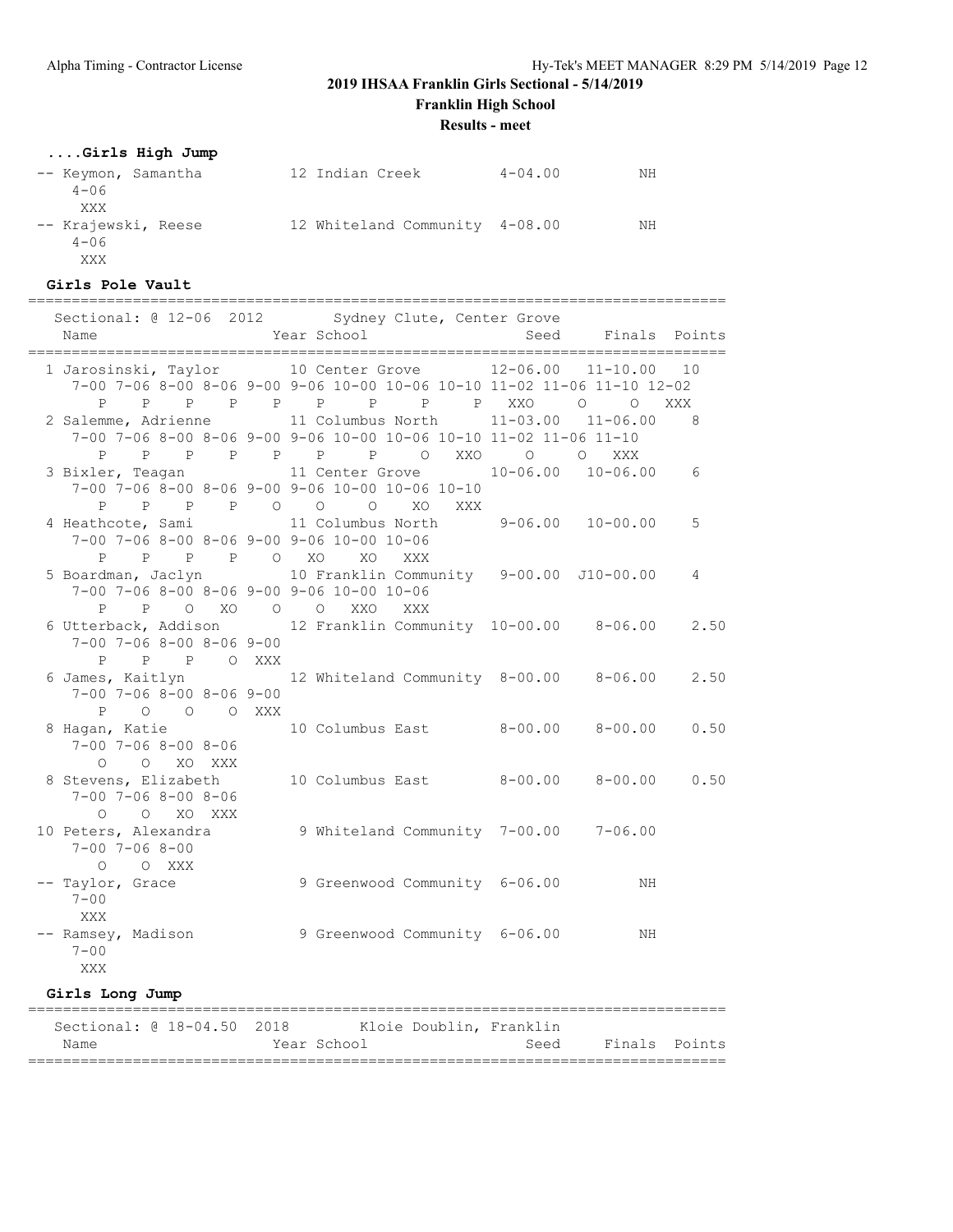**Franklin High School**

**Results - meet**

### **....Girls Long Jump**

| 1 Riley, Julia 12 Center Grove 18-00.00 18-01.25 10                                                 |                                                 |                |                |
|-----------------------------------------------------------------------------------------------------|-------------------------------------------------|----------------|----------------|
|                                                                                                     | 17-09.75 17-00 FOUL FOUL 16-09.50 18-01.25      |                |                |
| 2 Williams, Riko 12 Center Grove 17-05.00 17-03.25 8                                                |                                                 |                |                |
|                                                                                                     | 16-10.50 17-03.25 FOUL 15-08.50 16-08.75 15-06  |                |                |
| 3 Kelsay, Cameron 10 Franklin Community 16-11.00<br>16-10.50 16-02.50 17-02.50 17-03 15-03 15-05    |                                                 | $17 - 03.00$ 6 |                |
|                                                                                                     |                                                 |                |                |
| 4 Sullivan, Hannah 12 Waldron 16-01.00                                                              |                                                 | $16 - 07.50$   | 5              |
|                                                                                                     | 16-01 14-10.25 16-07.50 15-00.50 16-04 15-10    |                |                |
| 5 Lawson, Kylah 9 Columbus North 16-01.50                                                           |                                                 | $16 - 02.50$   | $\overline{4}$ |
|                                                                                                     | 16-00.50 16-02.50 16-00.50 16-01.50 16-00 15-09 |                |                |
| 6 Taylor, Caitlyn 11 Whiteland Community 15-08.50                                                   |                                                 | $16 - 00.50$   | $\mathcal{S}$  |
|                                                                                                     | 16-00.50 15-07 FOUL 15-06.25 14-11.50 FOUL      |                |                |
| 7 Clark, Yalayna (2008) 9 Franklin Community 15-02.50 15-08.75 2                                    |                                                 |                |                |
| 15-08.75 15-05.25 14-06 15-04 14-11 15-05                                                           |                                                 |                |                |
| 8 Verma, Kajal 11 Whiteland Community 14-10.00 15-08.50 1 FOUL 15-08.50 FOUL FOUL 15-01.50 13-07.50 |                                                 |                |                |
|                                                                                                     |                                                 |                |                |
| 9 Isley, Grace 11 Hauser 15-08.00 15-06.00                                                          |                                                 |                |                |
|                                                                                                     | 15-06 FOUL 14-11 14-11.50 FOUL 15-02.75         |                |                |
| 10 Finke, Carley 11 Columbus North 14-09.00                                                         |                                                 | $15 - 04.00$   |                |
| $14-03.25$ $14-06.75$ $15-04$                                                                       |                                                 |                |                |
| 11 Hill, Kassidy 11 Indian Creek 15-00.00                                                           |                                                 | $15 - 02.00$   |                |
| $14-06.50$ $14-07.25$ $15-02$                                                                       |                                                 |                |                |
| 12 Schuetz, Gabriella (3) 9 Columbus East 14-08.50 14-03.50                                         |                                                 |                |                |
| 14-03.50 12-11 14-00.25                                                                             |                                                 |                |                |
| 13 LaSell, Elise 10 Columbus East 14-07.00                                                          |                                                 | $14 - 03.00$   |                |
| $13 - 01.75$ $13 - 07.25$ $14 - 03$                                                                 |                                                 |                |                |
| 14 Fischer, Lauren 10 Waldron 13-09.50 14-01.00                                                     |                                                 |                |                |
| $12-00.75$ $14-00.50$ $14-01$                                                                       |                                                 |                |                |
| 15 Weber, Riley 11 Greenwood Community 13-00.50 12-07.00                                            |                                                 |                |                |
| $11-09.25$ $12-06.75$ $12-07$                                                                       |                                                 |                |                |
| 16 Campbell, Ayesha 10 Greenwood Community 13-06.75 12-02.50                                        |                                                 |                |                |
| 11-11 12-02.50 11-09                                                                                |                                                 |                |                |
| 17 Keymon, Samantha (12 Indian Creek 13-00.00 11-07.50)                                             |                                                 |                |                |
| 11-07.50 10-09.25 10-00.25                                                                          |                                                 |                |                |

#### **Girls Shot Put**

| Sectional: @ 42-03.50 2002    Uessica Brown, Greensburg<br>Example of the Year School<br>Name                    | Seed Finals Points |                |
|------------------------------------------------------------------------------------------------------------------|--------------------|----------------|
| 1 Bonser, Emily 12 Greenwood Community 42-05.00 40-00.50<br>36-00 40-00.50 38-07 39-00.75 39-03 38-01.50         |                    | 10             |
| 2 Rasche, Ella                 10 Center Grove         39-04.00<br>37-07 36-10 39-10 38-04.75 38-02 39-09.50     | 39-10.00 8         |                |
| 3 Herndon, Emily 10 Columbus North 40-00.00<br>$37-11.75$ $38-09.25$ $39-07.25$ $38-07.50$ $38-10.50$ $38-06$    | 39-07.25           | 6              |
| 4 Emberton, Reagan 12 Whiteland Community 41-07.00<br>37-06.75 38-00.25 FOUL 39-06.75 FOUL 36-09                 | 39-06.75           | 5              |
| $36-01.75$ $35-05.75$ $36-03.25$ $33-11.25$ $34-03.50$ $35-11.25$                                                |                    | $\overline{4}$ |
| 6 Scruggs, Shaelynn 10 Columbus North 35-00.00<br>$35-04$ $34-07.25$ $34-03.75$ $34-04.50$ $34-09.50$ $34-05.50$ | 35-04.00           | 3              |
| 7 Fields, Kelly 11 Columbus East 34-06.50<br>32-05.75 33-06.25 34-10.75 33-01.75 34-01.75 33-03                  | 34-10.75           | $\mathcal{P}$  |
| 8 Crum, Kylie 35-00.00<br>32-06 34-00.25 33-11 FOUL FOUL<br>FOUL                                                 | 34-00.25           | $\mathbf{1}$   |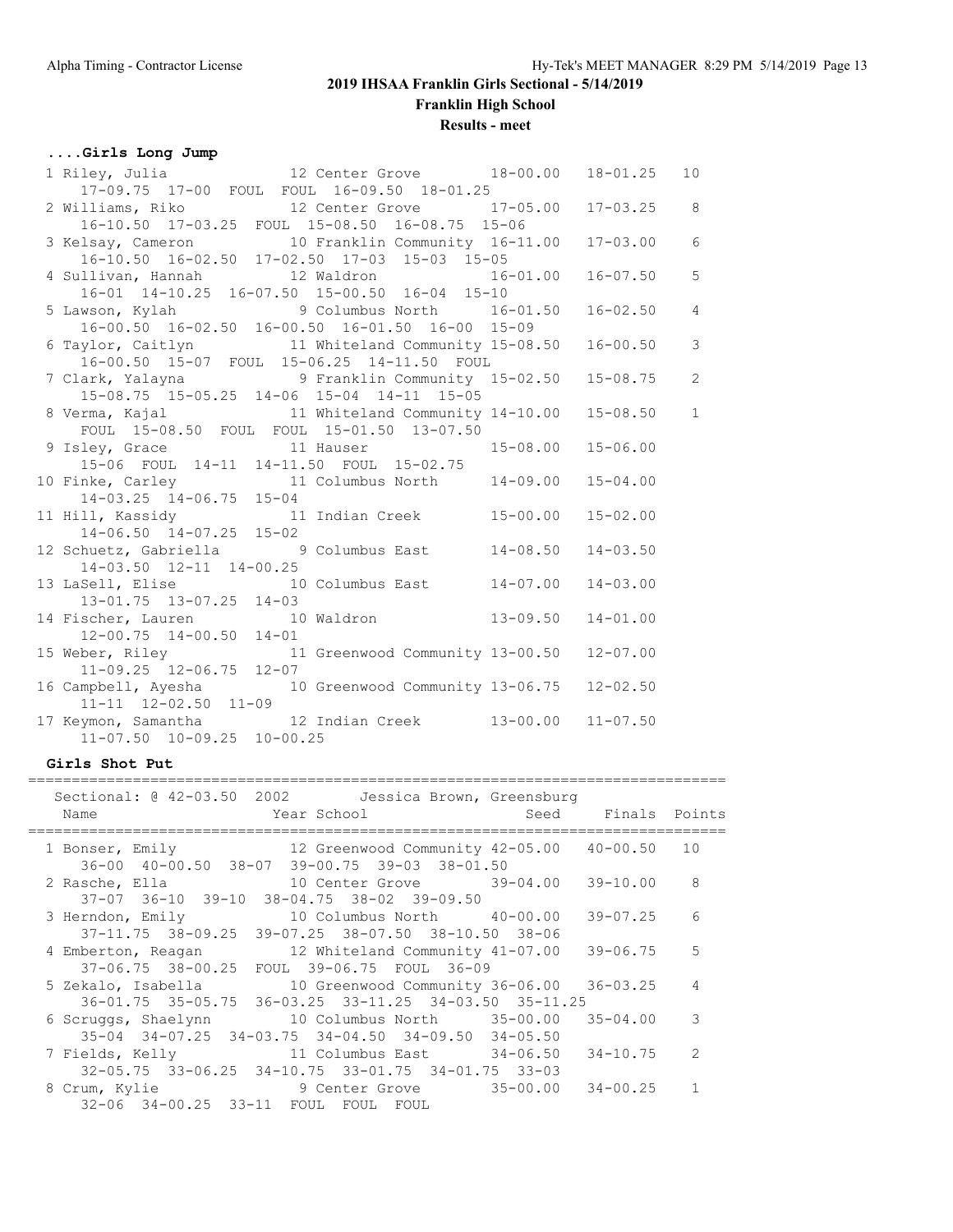**Results - meet**

#### **....Girls Shot Put**

| 9 Williams, Kali 12 Franklin Community 32-11.00 32-11.00       |  |                           |  |
|----------------------------------------------------------------|--|---------------------------|--|
| 31-05.25 30-07.75 32-11 3-10.50 31-11.75 FOUL                  |  |                           |  |
| 10 Zoellner, Mikayla 11 Franklin Community 33-06.50 31-11.00   |  |                           |  |
| $30 - 10.25$ $31 - 11$ $29 - 06$                               |  |                           |  |
| 11 Grannan, Emma 10 Whiteland Community 30-04.00 31-07.50      |  |                           |  |
| 29-05 31-07.50 29-09.25                                        |  |                           |  |
| 12 Coleman-Turner, Beyoncey 12 Columbus East 34-07.00 31-03.25 |  |                           |  |
| 31-01.50 FOUL 31-03.25                                         |  |                           |  |
| 13 Flora, Jada 19 Indian Creek                                 |  | $29 - 09.00$ $30 - 06.25$ |  |
| 29-05.25 30-06.25 28-11.25                                     |  |                           |  |
| 14 Evans, Amy 12 Waldron 28-07.50 28-09.50                     |  |                           |  |
| 28-09.50 28-09.25 26-10.75                                     |  |                           |  |
| 15 Fewell, Shelby 9 Waldron                                    |  | 25-08.00 26-10.75         |  |
| 25-06.50 FOUL 26-10.75                                         |  |                           |  |
| 16 Gibson, Angel 12 Hauser                                     |  | 27-01.00 26-03.00         |  |
| 24-11.50 24-11.75 26-03                                        |  |                           |  |
| 17 Riddle, Adonah 10 Hauser                                    |  | $26 - 00.00$ $25 - 11.50$ |  |
| 25-11.50 FOUL 24-09                                            |  |                           |  |
| 18 Willard, Malkia 10 Edinburgh                                |  | $24 - 00.00$ $23 - 08.25$ |  |
| 23-03 22-11.50 23-08.25                                        |  |                           |  |
| 19 Dayton, Elle 10 Edinburgh                                   |  | 19-05.00 19-06.75         |  |
| 18-02.75 18-10.75 19-06.75                                     |  |                           |  |
|                                                                |  |                           |  |
| 17-08 17-02.50 17-02.75                                        |  |                           |  |

#### **Girls Discus Throw**

| Sectional: @ 137-00 2009 Kay Watson, Center Grove                                                 |            |                |
|---------------------------------------------------------------------------------------------------|------------|----------------|
| Year School Mean Seed Finals Points<br>Name                                                       |            |                |
| 1 Coleman-Turner, Beyoncey 12 Columbus East 149-04 129-10 10<br>FOUL 114-11 FOUL 129-10 FOUL FOUL |            |                |
| 2 Emberton, Reagan 12 Whiteland Community 135-05<br>117-01 125-03 FOUL 110-06 FOUL FOUL           | $125 - 03$ | 8              |
| 3 Bonser, Emily 12 Greenwood Community 130-06 124-02<br>108-07 124-02 109-11 109-01 109-03 114-00 |            | 6              |
| 4 Tatlock, Taylor 12 Southwestern 112-11<br>FOUL 92-09 111-02 97-07 FOUL FOUL                     | $111 - 02$ | 5              |
| 5 Herndon, Emily 10 Columbus North 115-00<br>FOUL FOUL 97-07 FOUL FOUL 100-11                     | $100 - 11$ | $\overline{4}$ |
| 6 Tran, Sydnee 12 Franklin Community 102-03 99-10<br>87-08 99-10 90-01 94-07 FOUL FOUL            |            | 3              |
| 7 Kossick, Lindsey 11 Center Grove 104-00 98-10<br>96-08 96-11 89-06 FOUL 97-08 98-10             |            | $\mathcal{L}$  |
| 8 Lucas, Caitlyn 10 Columbus East 104-01 94-00<br>91-05 88-10 93-07 94-00 FOUL FOUL               |            | $\mathbf{1}$   |
| 9 Mallory, Drew 9 Whiteland Community 95-07<br>93-10 FOUL FOUL FOUL 69-04 70-10                   | $93 - 10$  |                |
| 10 Van Gorden, Madison 9 Southwestern 98-02 91-03<br>$91 - 03$ 79-04 84-08                        |            |                |
| 11 Lammert, Ellie 11 Franklin Community 102-07 90-11<br>FOUL 90-00 90-11                          |            |                |
| 12 Wetherald, Emma 11 Columbus North 120-00 88-07<br>FOUL FOUL 88-07                              |            |                |